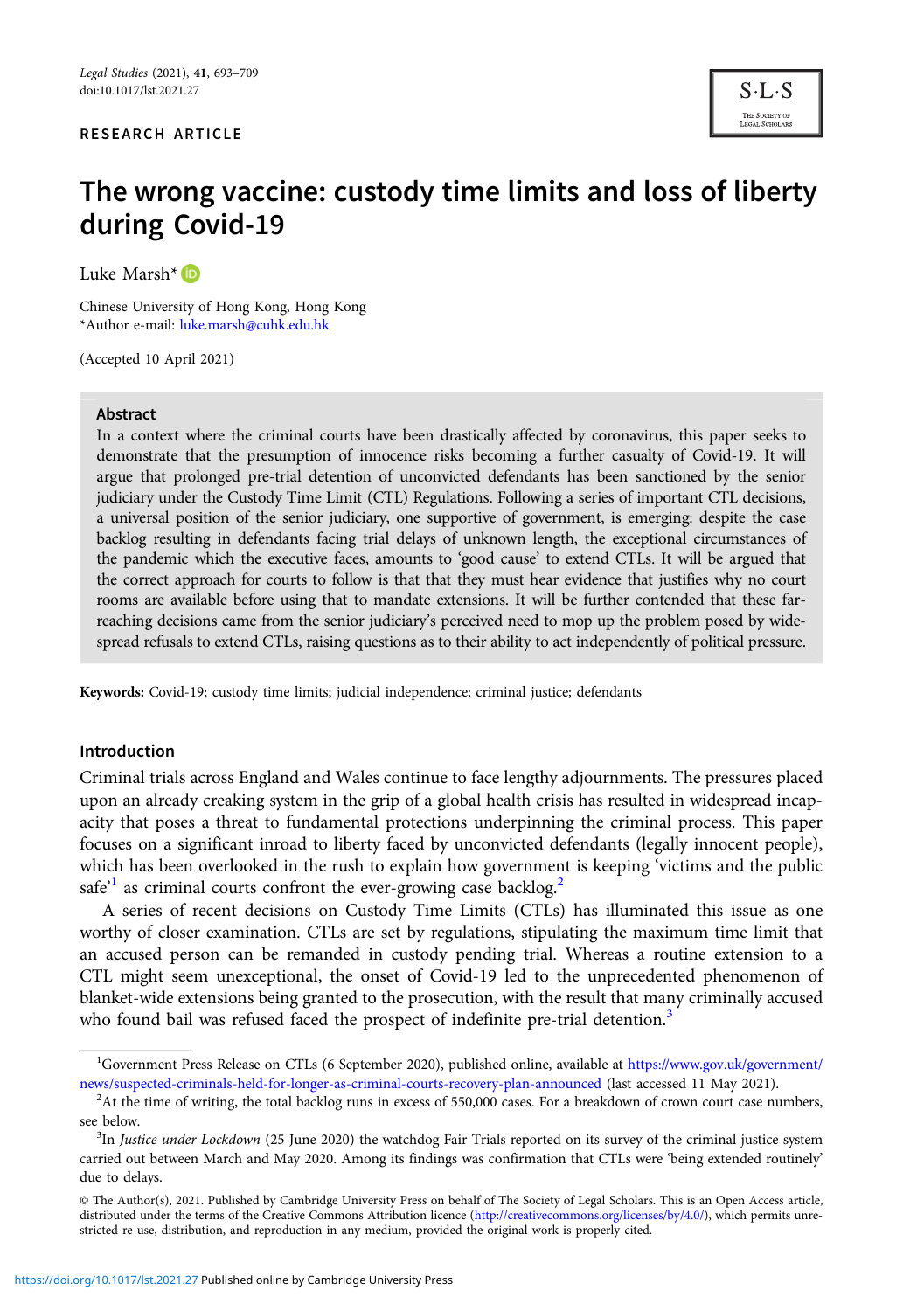Whereas the CTL framework is normally applicable to a situation where there is a fixed trial date at some point in the future, a root problem has been the issue of there being no trial dates available to courts on account of reduced capacity following Covid-19 related restrictions. This distinction is an important, albeit under-appreciated, matter because applications to extend custody are being made in the dark as to when the crisis (meaning here both Covid-related and court backlog) might end.

Prior to the pandemic the CTL regime, pursuant to the Prosecution of Offences (Custody Time Limits) Regulations  $1987<sup>4</sup>$  (CTL Regulations), permitted pre-trial detention up to 182 days (six months).<sup>5</sup> This was increased to 238 days (eight months) by way of temporary amendment to the CTL Regulations on 28 September 2020.<sup>6</sup>

Although there are considerable doubts about the conscionability of this recent development, $^7$  this paper primarily seeks to explore the way in which courts have grappled with the tension between the terms and objectives of the CTL regime and its applicability to what, at points, risked becoming an indefinite detention process. It is argued here that a prevailing de facto extension of CTLs functions as a panacea for the government's struggles as it works out how to reduce the case backlog. Its failures in this regard have resulted in a disturbingly draconian pre-trial detention process. More controversially, it will be argued that decision-making on CTL extensions has been constructed in a way to ensure the continuation of the government's Covid-19 criminal justice agenda is guaranteed (ie not undermined) under the aegis of senior judges, with concerning repercussions for the independence of the judiciary.

Ultimately, this paper contests that a procedural regime which prioritises protection of alleged victims and the public from a perceived risk of 'dangerous criminals<sup>'8</sup> threatens to divert attention from the safeguard that provides more overarching protection to each and every one of us: the presumption of innocence.

#### 1. Detained defendants' pre-trial protections

When a defendant awaits trial his or her remand into custody engages Article 5(3) of the European Convention on Human Rights (ECHR) which states that: 'Everyone arrested or detained [for trial] … shall be entitled to trial within a reasonable time or to release pending trial'.

Despite the wording of the article appearing to present these two outcomes as alternatives, the European Court of Human Rights (ECtHR) has determined that an accused person is entitled to trial within a reasonable period and release pending trial unless the prosecuting authorities advance relevant and sufficient reasons for refusing bail.<sup>9</sup>

The tension therefore arising in the context of criminal trials is that between a defendant's right under Article 5(3) ECHR, and the prosecution's insistence (where sanctioned by the court) that the

<sup>4</sup> SI 1987/299.

 $^{5}$ 56 days in the magistrates' court.<br><sup>6</sup>The Prosecution of Offences (Cu

<sup>&</sup>lt;sup>6</sup>The Prosecution of Offences (Custody Time Limits) (Coronavirus) (Amendment) Regulations 2020, SI 2020/953 is in force until 28 June 2021. Where a defendant is committed for trial on an 'either way' case the increase is from 112 days to 168 days.

Discussed below.

<sup>8</sup> Above n 1.

<sup>&</sup>lt;sup>9</sup>Wemhoff v Germany (1979–80) 1 EHRR 55. The meaning of 'reasonable period' requires an assessment 'in each case according to its special features': P Van Dijk et al (eds) Theory and Practice of the European Convention on Human *Rights* (Intersentia,  $5<sup>th</sup>$  edn, 2018) p 481. In this regard, the European authorities demonstrate a wide range of time periods where pre-trial detention was held not to be in breach of Art 5(3). For example, a detention period slightly in excess of four years in W v Switzerland (ECtHR 26 January 1993, App No 14379/88) was considered reasonable, whereas other cases have gone in the opposite direction: Shishkov v Bulgaria (ECtHR 9 January 2003, App No 38822/97) and Belchev v Bulgaria (ECtHR 8 April 2004, App No 39270/98) ruling seven months and three weeks, and four months and fourteen days, respectively, to be in violation of Art 5(3). Despite these disparities in length of lawful detention, Van Dijk et al (ibid) posit that three factors are paramount when assessing the 'reasonableness of the duration of the procedure': 'the complexity of the case, the conduct of the detainee and the conduct of the authorities'. Further, '[i]n case the length of a period spent in detention on remand does not appear to be essentially attributable either to the complexity of the case or to the applicant's conduct and the authorities did not act with the necessary promptness, Article 5(3) is violated' (emphasis added).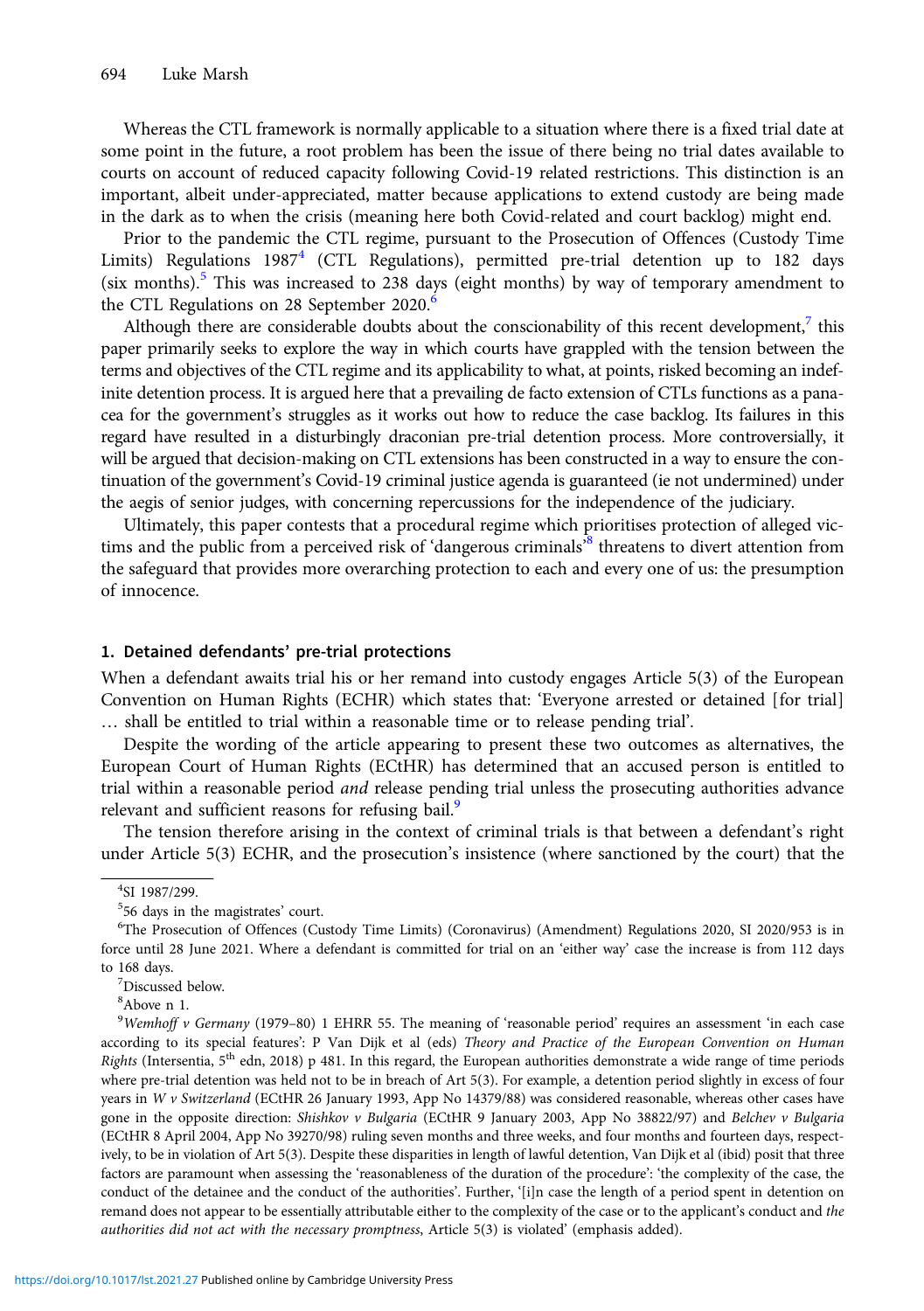accused remain in custody until a trial can commence.<sup>10</sup> The Prosecution of Offences Act (POA) 1985, s 22(3) seeks to resolve the tension between the need to detain some defendants pending trial and their rights under the ECHR by enabling the Court to extend the CTL. The power to extend a CTL is provided for by the POA 1985, s 22(3), which states:

The appropriate court *may*, at any time before the expiry of a time limit imposed by the regulations, extend or further extend that limit; but the court shall not do so unless it is satisfied—

- (a) that the need for the extension is due to—
	- (i) the illness or absence of the accused, a necessary witness, a judge or a magistrate;
	- (ii) a postponement which is occasioned by the ordering by the court of separate trials in the case of two or more accused or two or more offences; or
	- (iii) some other good and sufficient cause; and
- (b) that the prosecution has acted with all due diligence and expedition.<sup>11</sup>

No attempt is made here to discuss those cases where it is argued that the prosecution has failed to act with due diligence and expedition. As such, it is unnecessary to address s 22(3)(b). Rather, the discussion herein relates to the provision addressing '*good and sufficient cause*' to extend CTLs (s 22(3)(a) (iii)). In the context of this paper, this refers to cases which are trial-ready, ie due to begin, but delayed, and the cause of the delay is a conglomeration of Covid-19 restrictions and the measures the government has taken to reduce their adverse impact upon the system. Consequently, s 22(3)(a)(i) and (ii) also have no separate application here. On the CTL principles themselves, it needs to be borne in mind that beyond any finding that there is good and sufficient cause to extend, a free-standing discretion ('may') is still available to the judge. Thus, fulfilment of the POA criteria is not conclusive of refusal.<sup>12</sup> This residual discretion is an important feature to note in light of subsequent developments arising from the official response to Covid-19 that will be touched upon.

In making an assessment under s  $22(3)(a)(iii)$  as to whether the time a defendant can be detained pre-trial should be extended, a judge must consider the fundamental principles underpinning the provisions in the POA 1985.<sup>13</sup> These are: (i) to ensure that the periods for which unconvicted defendants are held in custody are as short as is reasonably and practically possible; (ii) to oblige the prosecution to prepare cases for trial with due diligence and expedition; and (iii) to give the court power to control any extension of the maximum period for which any defendant may be held awaiting trial.

Despite this guiding framework, the current challenge facing any judge who is making a determination on CTLs under the POA 1985, is the vexed question as to when a trial can be reasonably accommodated in light of the voluminous case backlog that has handicapped courts in getting cases to trial before CTLs expire.

To put the problem in context, before Covid-19 struck there was a backlog of some 37,500 Crown Court cases. It is estimated that there are more than  $46,000$  such cases awaiting trial.<sup>14</sup> In ordinary circumstances then, the backlog was already placing enormous pressure upon the system, with many cases likely to experience a protracted journey through the courts. While Covid-19 has undoubtedly elevated the backlog figure, it is a non-sequitur to say the pandemic is the cause of the case

<sup>&</sup>lt;sup>10</sup>For example, it is trite law that in almost every case of an allegation of murder the court is likely to be satisfied there are substantial grounds for believing that the defendant, if released on bail (whether subject to conditions or not) would fail to surrender to custody, given the potential sentence.  ${}^{11}\mathrm{Emb}$  as added.

<sup>&</sup>lt;sup>12</sup>Although a fine point, it is important to spell this out, as the language is capable of fusing those two aspects.

<sup>&</sup>lt;sup>13</sup>As explained by Lord Bingham CJ when he expounded these principles in the context of emphasising the presumption of liberty set out in the ECHR in R v Manchester Crown Court, ex p McDonald [1999] 1 Cr App R 409. <sup>14</sup>According to data from the Office of National Statistics, available online.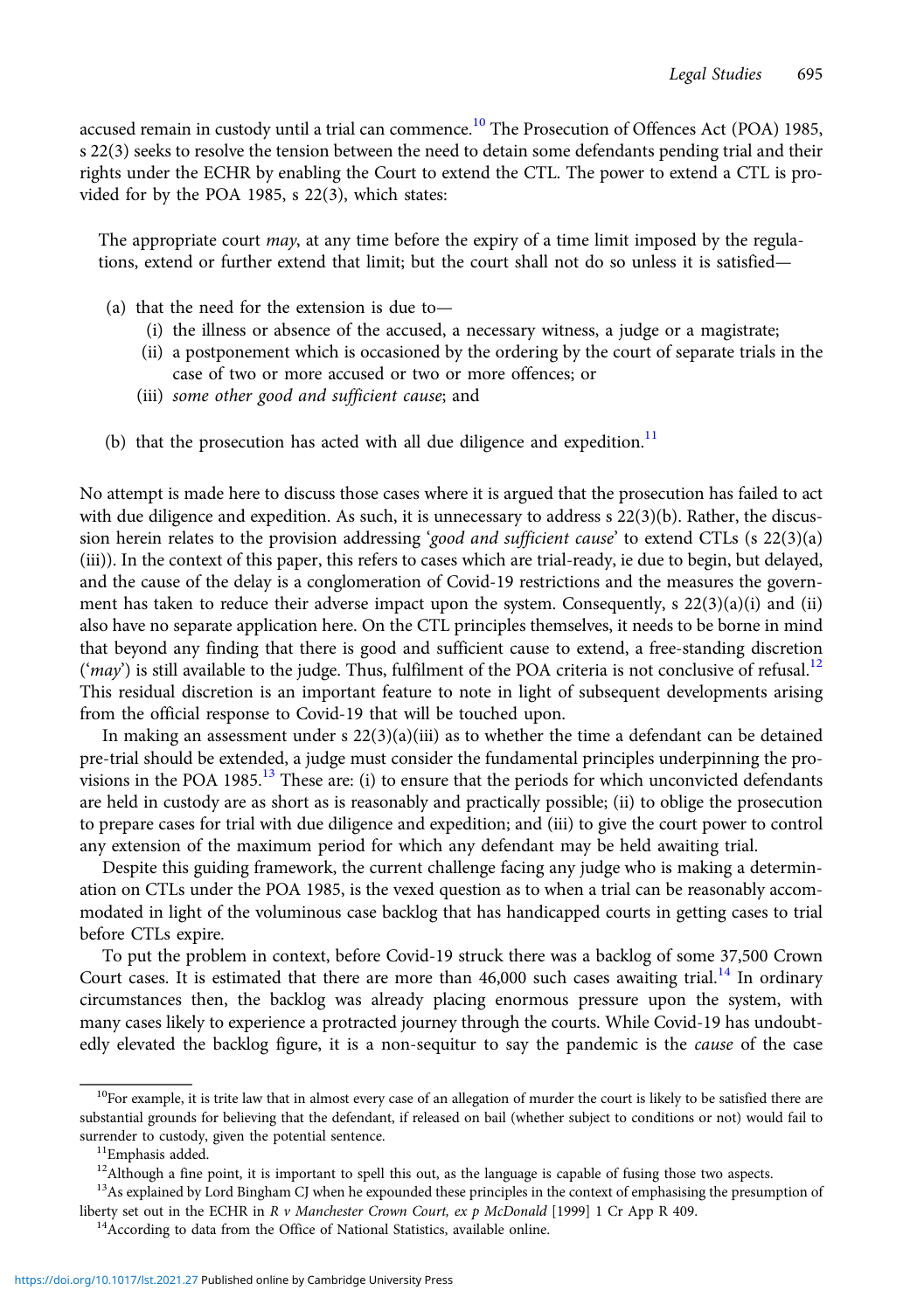logjam, which far pre-dated the worldwide health emergency.<sup>15</sup> Despite this, the government<sup>16</sup> has implemented major alterations to the criminal process, $17$  including CTLs, by statutory instrument and without proper parliamentary debate.<sup>18</sup> However, far from 'ensuring that justice continues to be delivered',<sup>19</sup> these measures, which rely on support from the senior judiciary, will augment the challenge of case disposal and weaken the position of defendants.

# 2. The official response to Covid

On 17 March 2020 Lord Burnett LCJ issued a public message which spoke to the major disruption which lay ahead:

Trials in the Crown Court present particular problems in a fast-developing situation because they require the presence in court of many different participants including the judge, the jury, a defendant, lawyers and witnesses as well as staff. Given the risks of a trial not being able to complete, I have decided that no new trial should start in the Crown Court unless it is expected to last for three days or less. All cases estimated to last longer than three days listed to start before the end of April 2020 will be adjourned. These cases will be kept under review…

Following this guidance, on 23 March 2020, the Lord Chief Justice pronounced that no new trials would commence until further notice.<sup>20</sup> Whilst the LCJ's statement neutralised the defence argument that protection of the right to a fair and speedy trial ought, at least, to trigger the start of the case, the issue as to CTLs remained very much alive with trials now in abeyance.

In this regard, the 'Coronavirus Crisis Protocol for the Effective Handling of Custody Time Limit Cases' (the Protocol) was issued by the senior presiding judge, HM Courts and Tribunals Service and the Crown Prosecution Service on 7 April 2020,<sup>21</sup> which sought to give concrete guidance to judges tasked with safeguarding a defendant's right not to be detained for periods longer than the legal limit. While the protocol did not have the force of law, $^{22}$  its purpose was set out in the following language: 'to set a temporary framework during the Coronavirus pandemic for the efficient and expeditious handling of cases that involve a Custody Time Limit (CTL). It does not create legal obligations or restrictions on (any) party'.<sup>23</sup> Although the Protocol was also said not to 'override independent judicial discretion' its effect was precisely that, when it stated:

The coronavirus pandemic is an exceptional situation and the adjournment of CTL trials as a consequence of government health advice and of directions made by the Lord Chief Justice amounts to good and sufficient cause to extend the custody time  $\lim_{\lambda \to 4} 24$ 

Following its issuance, the Protocol had a dual effect. First, the language realistically deprived judges of the entitlement to find that there was no 'good' and 'sufficient' cause to extend a CTL. Secondly, the

<sup>&</sup>lt;sup>15</sup>The statistics (ibid) show the current backlog was exceeded each year from 2005 to 2011. They approached 50,000 in 2013, and exceeded this number in 2014 and 2015.<br><sup>16</sup>Although the government has been eager to portray coronavirus as the source of all its problems, this argument has been

debunked elsewhere: see M McConville and L Marsh 'Criminal justice in a time of Covid-19: paralysis and prognosis' (2020) 170 New Law Journal 7906.<br><sup>17</sup>In this same vein, the Justice Secretary and Lord Chancellor Robert Buckland QC reanimated proposals to remove the

right to jury trial although these appear to have stalled following resistance from the legal profession. 18As permitted by powers in the Coronavirus Act 2020, which came into effect on 25 March. The Lord Chancellor was, in

effect, able to unilaterally extend CTL limits with far reduced scope for scrutiny from the opposition. <sup>19</sup>Above n 1.

 $^{20}\!$  This was subsequently endorsed by the Lord Chancellor.

<sup>&</sup>lt;sup>21</sup>An earlier draft of the Protocol, with some differences not material here, was released on 1 April 2020.

 $^{22}\rm{Its}$  precise standing as 'authority' is unclear.  $^{23}\rm{Para}$  2.

<sup>24</sup>Para 15.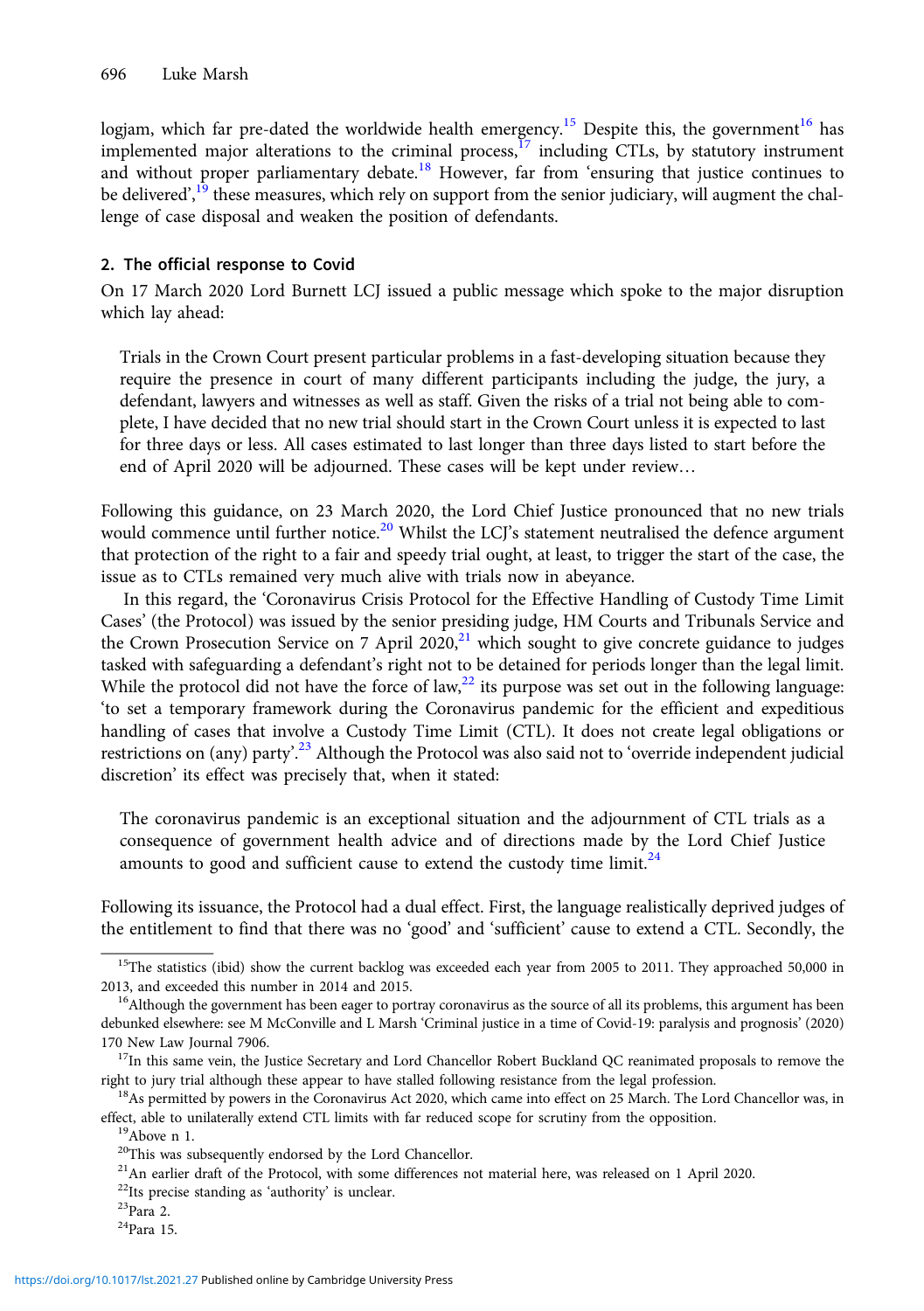content of the Protocol, with its omnibus ruling, also heavily influenced the exercise of a judge's residual discretion so as to truly scupper a favourable exercise of it. The inevitable corollary of tying judges to this government advice was, to adopt the language of the ECtHR, $^{25}$  quasi-automatic prolongation of detention.<sup>26</sup> In other words, an extension of the CTL was deemed to be the correct approach to take in every case. It is not clear then how this judicial diktat was to be reconciled with the Protocol's additional remark that 'every case must be decided on its own merit', especially when the entire purpose of the Protocol was to underscore that the global pandemic is an exceptional situation thereby satisfying the statutory criteria under the POA. Indeed, the likelihood that judicial discretion in such matters would take a backseat is evidenced by the dearth of decisions where an extension was refused in terms that brought it into conflict with the Protocol.<sup>27</sup> As such, this Protocol encouraged, if not overtly mandated, a non-discretionary approach to CTL extensions in contradistinction to the statutory language of the POA 1985, s  $23(3)$ .<sup>28</sup>

While the persuasive force of this approach was arguably greatest while jury trials were prevented from taking place, they partly resumed on 18 May 2020<sup>29</sup> in a limited capacity on account of the need for proceedings to adhere to strict social-distancing.<sup>30</sup> The Protocol remained in place until 2 September 2020, when the President of the Queen's Bench Division and the Senior Presiding Judge withdrew it on the basis that it was 'out of date and has served its purpose'. Their reasoning largely reflected the fact that jury trials had grown in sufficient number since their recommencement. Despite the situation in Crown Courts having 'changed significantly', judicial leaders were able to give continued effect to the Protocol by pronouncing that it 'reflected much that has become good practice'. On their view '[a]rrangements that have made the listing of CTL extension applications straightforward and convenient will, no doubt, continue, wherever practical'. Crucially, they highlighted '[d]ecisions [as to CTL extensions] will continue to be made … with the restricted availability of courts an important factor'.

This last point requires underscoring because it endorsed continued detention of unconvicted defendants on the basis of what are essentially administrative considerations, dependent on the availability of resources. Plainly, in ordinary circumstances, this would stand in stark contrast to the protection afforded under Article 5(3) ECHR, and so the government's framing of the Covid-19 situation alongside the criminal courts reception of this situation warrants further examination.

# 3. Shifting goal posts

To minimise the frequency of CTLs being challenged in the courts, the Prosecution of Offences (Custody Time Limits) (Coronavirus) (Amendment) Regulations  $2020<sup>31</sup>$  (the Regulations) came into force on 28 September 2020, extending the CTLs in the Crown Court by two months (to 238 days).

In introducing the 'temporary legislation' the government issued a press release on 6 September 2020. Implausibly, it explained that *increasing* the period of pre-trial detention to nine months, and therefore, the length of the case, was part of a package of measures (termed the 'Criminal Courts

screens rather than soft copies being distributed and the use of video-links (where appropriate) for witnesses and defendants.<br><sup>31</sup>SI 2020/953.

<sup>&</sup>lt;sup>25</sup>When discussing Art 5 ECHR.<br><sup>26</sup>Tase v Romania, ECtHR (Third Section) 2008, para 40.

 $27$ As will be explained, where a pattern of non-extension later occurred (even following the Protocol's withdrawal), the

senior judiciary did not hesitate to intervene to counteract its precedential force.<br><sup>28</sup>Paragraph 5 would appear to be rendered otiose by actual practice on the ground. It states: 'This Protocol does not override independent judicial discretion and every case must be decided on its own merits. The Protocol contains rules of practice

only and the relevant law is unaffected. The judge responsible for deciding each application will apply the law'.<br><sup>29</sup>The first socially-distanced trial was at Bristol Crown Court. Trials at the Central Criminal Court reco June 2020.<br><sup>30</sup>Consisting of courts being arranged so that no one is less than two metres apart from others, evidence is displayed on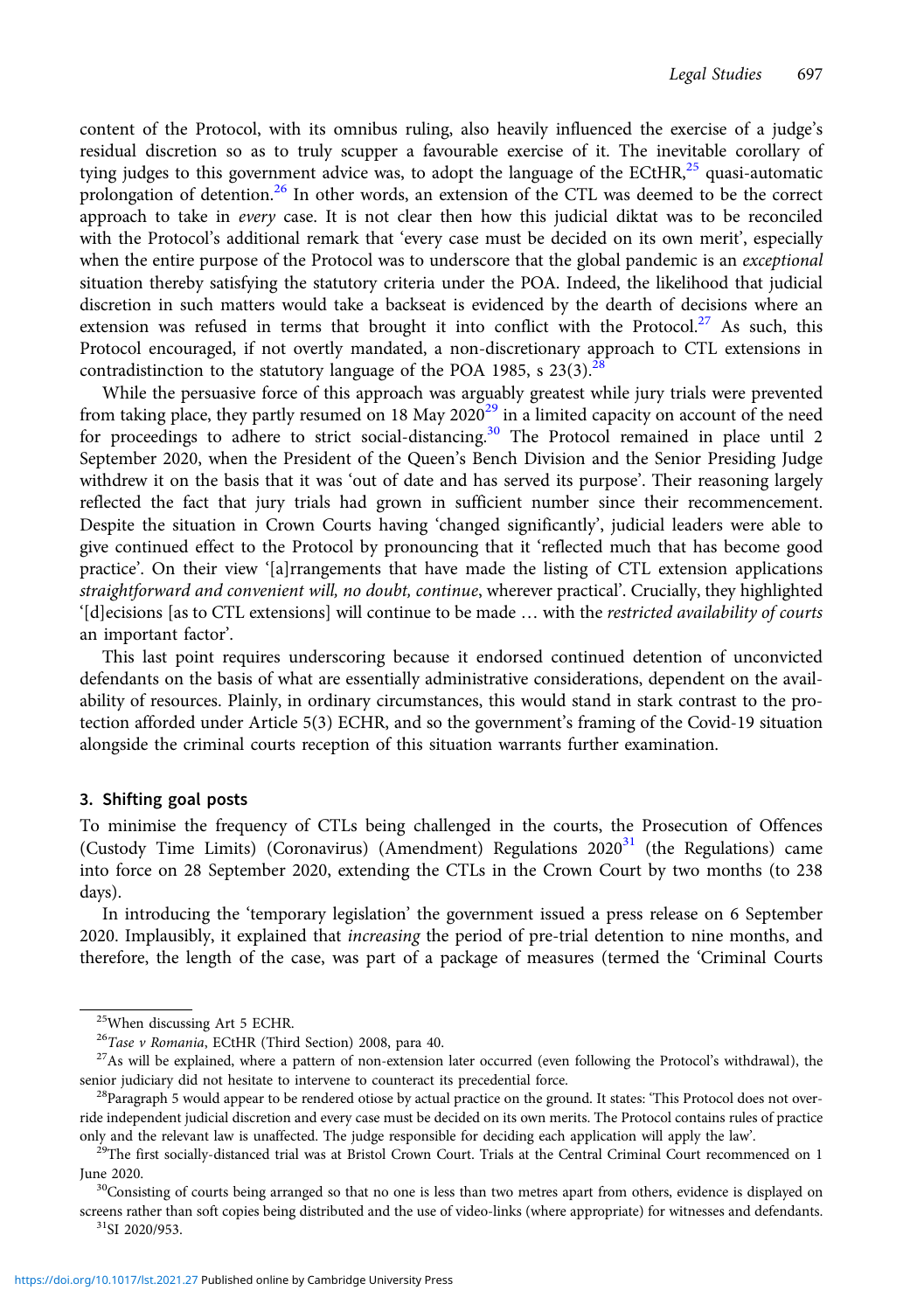Recovery Plan')<sup>32</sup> that would assist in '*reducing* delays and delivering *speedier* justice for all'.<sup>33</sup> A number of questions flow from this claim. Most prominently, if the Protocol that had been in place since April 'reflected much that has become good practice', and CTL extensions would 'continue to be made on a case by case basis' why was it necessary to sanction a further and universal increase of nearly one third in the duration courts can detain an accused pre-trial?<sup>34</sup> Not only does this mean that CTLs are being used to incarcerate unconvicted people for far longer than the regime ever envisaged (cf 'short as is reasonably and practically possible'), but allowance for two further months of delay undermines the prosecution requirement to 'prepare cases for trial with due diligence and expedition'. It is axiomatic that prosecutorial urgency impacts profoundly upon the ability of the defence to understand and prepare for the scope of the allegation it faces. The relevant maximum custody period is there to alert the Prosecution that time is moving on and areas such as disclosure require prompt attention. The appalling track record of the police<sup>35</sup> and CPS<sup>36</sup> in recent years with regard to this aspect of the criminal process does not instil confidence that extended custody periods will therefore lead to speedier justice. In reality, the greater the period in which it has to investigate and prepare its cases, the more inefficient prosecutorial processes are likely to become.<sup>37</sup>

Aside from this increased threat to the fairness of criminal trials, there is a further abiding danger that defendants now face. Although said to be temporary,  $38$  the measure to extend CTLs has permanent effect on the liberty of those currently governed by this regime who are subsequently acquitted, for the simple reason there is no recourse available to them for being detained. Compounding this is a heightened risk of wrongful convictions where defendants weigh up the inducement of early release in the event of a confession, a rational calculation in the eyes of those facing potential penalties far less severe than the strictures of indefinite detention.<sup>39</sup>

This curtailing of an accused's liberty, and impinging upon their freedom as to plea, was achieved by way of statutory instrument, shunning ordinary channels of Parliamentary scrutiny. The lack of parliamentary oversight allowed the Justice Secretary to impose the two-month extension to the custody period upon reasoning that is highly questionable. Two reasons to support its introduction were offered. It was said to be necessary because '[i]t addresses the delays to jury trials that have been caused by the pandemic'. This rests on a misdirection as to the provenance of the backlog. Whilst the stoppage of jury trials for less than two months plainly aggravated attempts to tackle the swell of case numbers, courtroom delays are more attributable to longstanding underfunding of the system. $40$ 

<sup>&</sup>lt;sup>32</sup>The installation of plexiglass screen in courtrooms among them. See COVID-19: Update on the HMCTS response for criminal courts in England & Wales (September 2020), available online, available at [https://assets.publishing.service.gov.](https://assets.publishing.service.gov.uk/government/uploads/system/uploads/attachment_data/file/915493/HMCTS401_recovery_overview_for_crime_WEB.pdf) [uk/government/uploads/system/uploads/attachment\\_data/file/915493/HMCTS401\\_recovery\\_overview\\_for\\_crime\\_WEB.pdf](https://assets.publishing.service.gov.uk/government/uploads/system/uploads/attachment_data/file/915493/HMCTS401_recovery_overview_for_crime_WEB.pdf) (last accessed 11 May 2021). 33Emphasis added.

<sup>&</sup>lt;sup>34</sup>Paradoxically, the position for convicted persons runs opposite to the position for those unconvicted persons detained in custody. The Court of Appeal in R v Manning [2020] EWCA Crim 592 ruled in April 2020 that judges 'should keep in mind that the impact of a custodial sentence is likely to be heavier during the current emergency than it would otherwise be' (para 41).<br><sup>35</sup>See eg W Crisp 'The Met has lost over 1,300 pieces of evidence' (*The Times*, 5 Octobe

for "disgraceful" sentencing delay' BBC News Online, 17 January 2020, available at [https://www.bbc.com/news/uk-england](https://www.bbc.com/news/uk-england-south-yorkshire-51147371)[south-yorkshire-51147371](https://www.bbc.com/news/uk-england-south-yorkshire-51147371) (last accessed 11 May 2021). See further eg L Marsh 'Leveson's narrow pursuit of justice: efficiency and outcomes in the criminal process' (2016) 45(1) Common Law World Review 51.  $^{37}$ In R (McAuley) v Crown Court at Coventry (Practice Note) [2012] EWHC 680 (Admin), the court reiterated that the

existence of a 'limit' in CTLs has 'the collateral benefit that money is not squandered by the unnecessary detention of persons in prison awaiting trial at significant cost to the taxpayer' (para 25).<br><sup>38</sup>The use of temporary legislation to restrict liberty when not subject to rigorous parliamentary scrutiny is suspect in and

of itself; even more so when it is being used to manage a crisis that is anything but temporary.<br><sup>39</sup>This woeful state of affairs mirrors the risks to voluntariness presented by sentence discounts and other financial incen

tives to plead guilty. See further M McConville and L Marsh Criminal Judges (Cheltenham: Edward Elgar, 2014). For the classic account of pre-trial pressures influencing decisions of accused people see M Feeley The Process of the Punishment (New York: Russell Sage, 1979).<br><sup>40</sup>See M Chalkley and A Chalkley's report for the Bar Council: Small Change for Justice – Funding for Justice in England

and Wales (2010–2019), July 2020.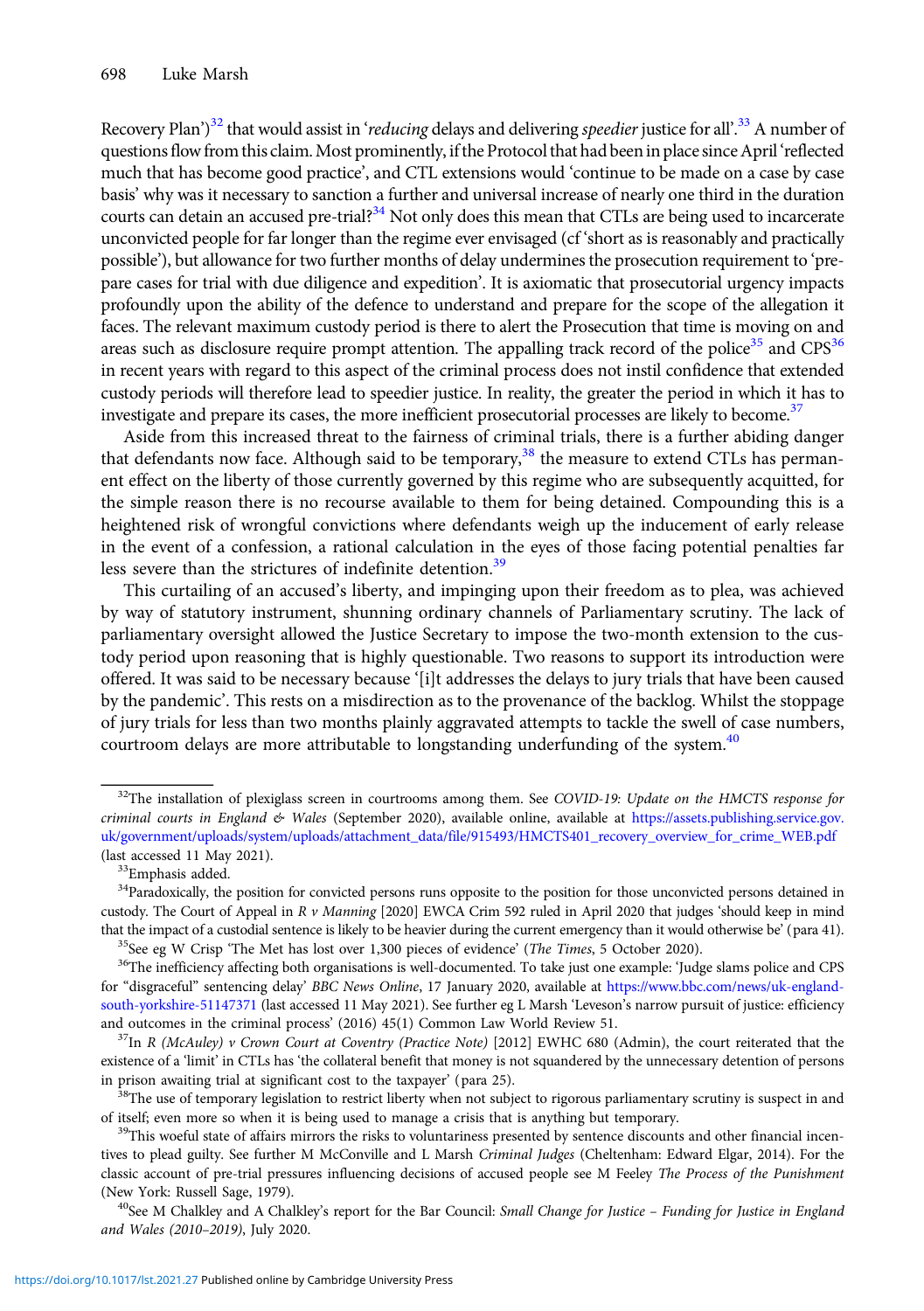Secondly, the government explained the 'moves will protect victims and keep dangerous criminals off our streets'.<sup>41</sup> As in other areas of the criminal process,<sup>42</sup> this reasoning not only subverts the foundational principle underpinning custody time limits,<sup>43</sup> which is to 'protect the liberty of the citizen, assumed at the present stage not to be guilty<sup>,44</sup> but it is also wrongheaded because the explicit priority given to victims ignores that many will be adversely affected by longer delays – some significantly so.<sup>45</sup> Furthermore, while there will be cases where witness intimidation or the prospect of further violence loom large, these do not represent the majority filtering through the system. In this respect, a less draconian non-custodial approach involving preventative measures, including electronic tags, is surely to be preferred. $46$ 

# 4. A limit too far

One significant CTL ruling (Young-Williams)<sup>47</sup> favouring this approach and which coincided with the announcement of the new legislation was heard at Woolwich Crown Court before HHJ Raynor on 8 September 2020.

Its significance lies in the judge's appraisal of two politically sensitive issues. First, whether current systemic problems (ie the backlog and consequent inability to fix a trial date) which necessitate repeat CTL extensions stem from 'a lack of money provided by Parliament'. Secondly, whether the steps proposed by government 'to alleviate the situation appear to have a prospect of success'.<sup>48</sup>

Young-Williams involved a 19 year-old defendant charged with several counts of serious drug offences (contrary to s 4(3)(b) and 5(3) of the Misuse of Drugs Act 1971), having an offensive weapon (s 1(1) of the Prevention of Crime Act 1953) and possession of criminal property (cash) (s 329(1)(c) of the Proceeds of Crime Act 2002).

Having been remanded into custody on 23 October 2019, the prosecution sought a first extension of his CTL on 16 April 2020. A second extension was agreed to on 17 June 2020. On 16 July 2020 a third extension was granted until 10 September 2020. A hearing for the prosecution's fourth application to extend the time limit was dealt with on 8 September 2020 at which point the defendant had been in custody for 321 days (amounting to 139 days beyond the custody limit that applied to him under the old rules). $49$ 

The ruling issued on that date by HHJ Raynor was forthright in its criticism of the government's administration of criminal justice in light of its impact upon the CTL regime, the outcome being that the prosecution's fourth application to extend the custody period was refused and the defendant was released from prison on condition that he wore an electronic tag.

Beyond any affirmation of the principle of individual freedom, the basis upon which Young-Williams was released is notable because the ruling had seismic implications for countless

<sup>&</sup>lt;sup>41</sup> Above n 1, emphasis added. In R v Tesfa Young-Williams (Woolwich Crown Court, 8 September 2020) HHJ Raynor gave the subtle rebuke: 'I feel sure this must have been in oversight' (para 31).<br><sup>42</sup>The Explanatory Note at the end of the Regulations speaks to the disregard for empirical data which has become a hall-

mark of system-change. It reads: 'A full impact assessment has not been produced for this instrument as no, or no significant, impact on the private, voluntary or public sectors is foreseen'. As further evidence of this information deficit, Fair Trials (above n 3) discovered, in response to freedom of information requests, that neither the CPS nor MoJ could provide figures on how many CTL extension applications have been made since March 2020. Nor did the government know how many people had been held in prison beyond the time limit since Covid-19 restrictions were put in place.<br><sup>43</sup>In that 'the seriousness of the offence with which the defendant is charged cannot of itself be good and sufficient cause

within the section; nor can the need to protect the public': ex p McDonald, above n 13, at 414–415.<br><sup>44</sup>As stated by Toulson J sitting in the Crown Court at Winchester in R v Blair and Bryant and R v Taylor (unreported, 7

October 1998), and cited with approval by Bingham CJ in ex p McDonald, above n 13.<br><sup>45</sup>S Francis 'Coronavirus: delays to trials "prolong trauma" for victims' (BBC News, 25 September 2020), published online,

available at <https://www.bbc.com/news/uk-england-54277856> (last accessed 11 May 2021). There is the added risk that victims will melt away through fatigue or discouragement and frustrate the prosecution itself.<br><sup>46</sup>Relieving pressure on a prison population (now in excess of 83,000) that is the highest in Europe.

 ${}^{47}R$  *v Tesfa Young-Williams* (Woolwich Crown Court, 8 September 2020).  ${}^{48}$ Ibid, para 22.

<sup>&</sup>lt;sup>49</sup>Even under the new CTL the defendant had been detained 83 days longer than the allowable limit.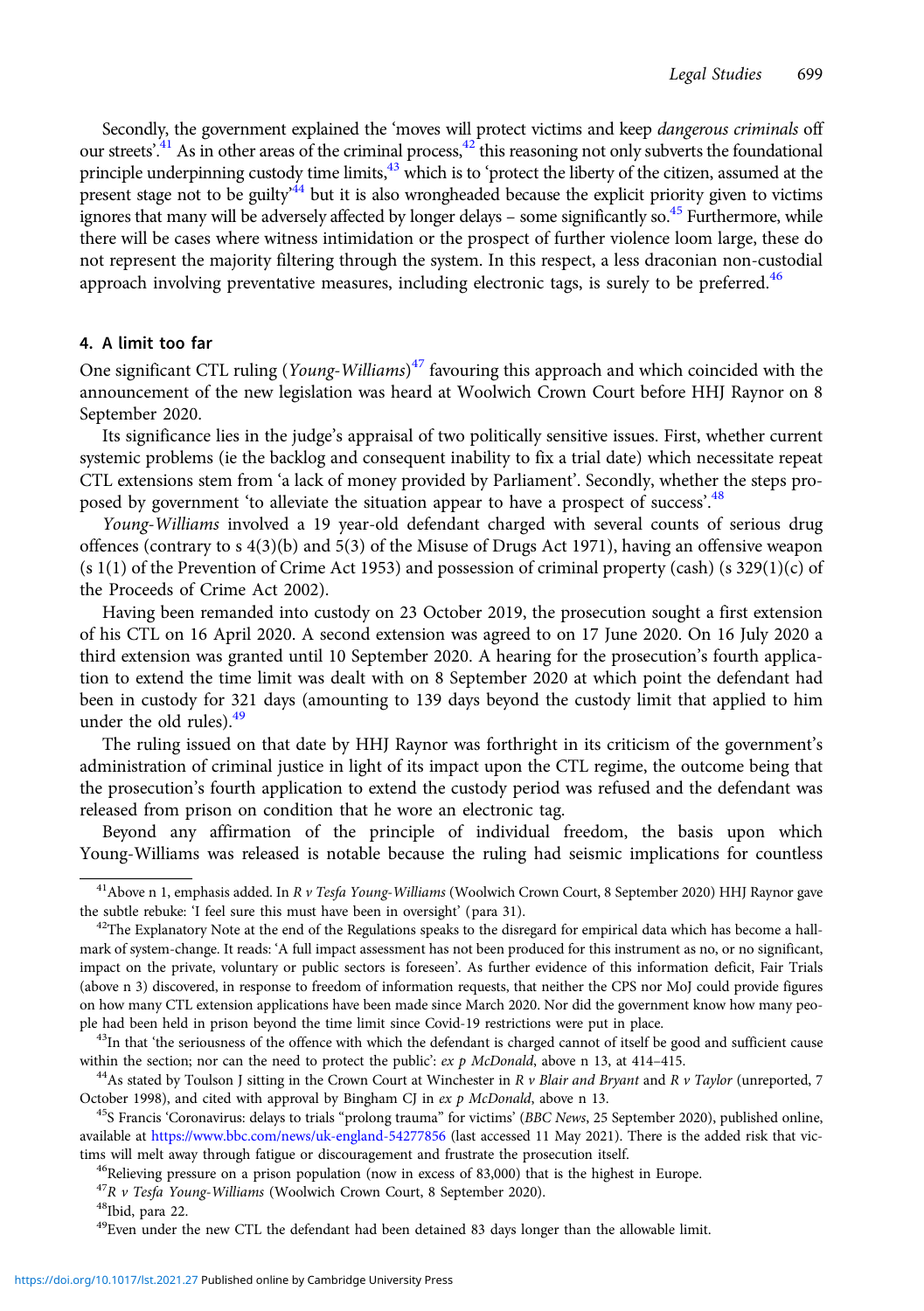other CTL cases. In declaring that a lack of court capacity (which meant defendants would not face trial until the following year or later) was an unacceptable basis upon which to extend custody time limits, HHJ Raynor had opened a procedural Pandora's box that no doubt gave great anxiety to the Ministry of Justice (MoJ) and HM Courts and Tribunals Service (HMCTS). In future, other defendants approaching the expiration of their CTL would be able to canvass identical arguments when resisting applications to extend, with the upshot that many would be released from detention to await their trial.

To fully appreciate the significance of the judicial intervention that followed, it is necessary to set out the route by which HHJ Raynor arrived at his decision. Having disregarded the validity of the Protocol that had been issued on 7 April 2020, the judge still held that coronavirus amounted to an 'exceptional situation'.<sup>50</sup> Judge Raynor then drew a distinction between 'routine' cases and 'exceptional' cases and held that coronavirus, by itself, did not automatically turn the former into the latter. This meant that although system delay had become inbuilt following the pandemic (ie routine), extensions ought not to be allowed for this reason alone. The effect of this ruling was that all future prosecution applications to extend a CTL could no longer exclusively rely on the existence of the virus in arguing there was 'good' and 'sufficient' cause to, as required by s 22(3) POA 1985. It was necessary for any judge to go a step further to examine the evidence 'of what measures MoJ/HMCTS considered and/or actually implemented - so as to justify the non-availability of a trial date'.<sup>51</sup>

In determining whether the balance favoured an extension, the judge explained he was required to weigh up the level (or lack) of funding from the MoJ to tackle the backlog (and provide trials within the CTLs) with the likely efficacy of the government's strategy in place under the umbrella 'recovery plan'. In noting that these issues are interwoven, HHJ Raynor held the recovery plan was not adequate to meet the crisis.

HHJ Raynor took it upon himself (ie 'in the absence of evidence from a senior MoJ/HMCTS official')<sup>52</sup> to review the available material, in great detail, of the government's efforts (concrete and in proposal form) to tackle the case backlog, including Nightingale Courts, £80 million additional expenditure (which he deemed too little) and 1,600 new staff (whose introduction he said was too  $late)$ .<sup>53</sup>

As to the use of the Nightingale Courts, the judge was hardly inviting controversy by highlighting both the inadequate number on hand, and their ineffectualness.<sup>54</sup> As to the single emergency court set up in London, HHJ Raynor explained that much of its caseload had merely been diverted from another local court. Accordingly, '[it] was not, for a period, providing any significant additional capacity'. 55

In concluding that there was overarching 'systemic failure', the judge held that the core measures that had been taken by MoJ/HMCTS brought the state into conflict with its obligations under the ECHR, namely its duty to try unconvicted defendants within a reasonable time, irrespective of whether the appropriate test is 'regardless of cost' or even a lesser requirement of 'high cost' or 'cost proportionate to the exceptional situation'.

 $50R$  v Tesfa Young-Williams, above n 47, para 35. In arriving at this conclusion, the learned judge relied upon a ruling from HHJ Laing QC in R v Navarre on 6 August 2020 (para 6).  $51$  Ibid, para 37.

 $52$ Ibid, para 54. This was in spite of a line of authority (discussed below) which stated that it was incumbent upon the court to hear evidence on oath from the prosecution to justify extending CTLs and not to accept claims from HMCTS on trust that measures it had implemented (or would implement) were adequate to deal with the court situation caused by the health

crisis. 53HHJ Raynor also expressed the stated aim of HMCTS of having 250 working court rooms by November that same year as 'too little, too late': R v Tesfa Young-Williams, above n 47, para 47.

 $54$ To exacerbate the problem the government backtracked on the Lord Chancellor's indication before the justice select committee in June 2020 that 200 Nightingale Courts would be needed. This has transformed into a reduced target of 60 instead. See 'Court capacity still falling short despite increasing demand' (The Times, 8 October 2020). <sup>55</sup>R v Tesfa Young-Williams, above n 47, para 70.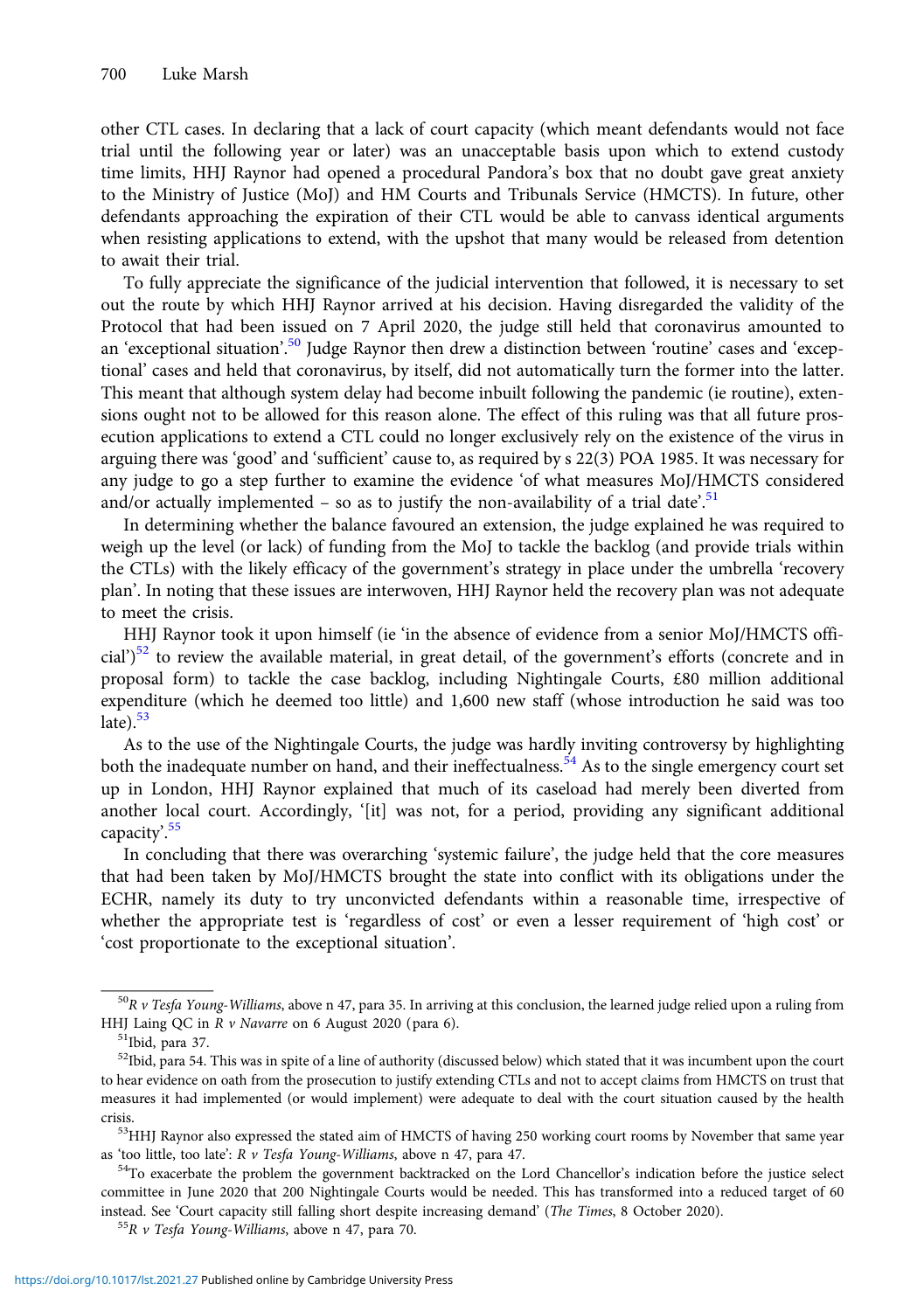### 5. The 'administration' and 'justice' functions of the judiciary

Two days prior to Young-Williams, the government announced that it would increase CTLs by two months. As such, the government faced what it no doubt saw as the politically invidious optics of 'dangerous criminals<sup>,56</sup> being released from prison on account of its inability to manage the case backlog. It also had to contend with HHJ Raynor's excoriating judgment on the governmental attempts to manage the criminal justice system during Covid-19. In fact, this represented Judge Raynor's second refusal to extend custody time limits,  $57$  although it was not until Young-Williams that media attention was excited.<sup>58</sup> Unable to shed its ostensible commitment to the independence of the judiciary by intervening directly, the government was able to rely instead on the senior judiciary to push forward its agenda.<sup>59</sup> The exercise in damage limitation that followed was swift.

Having comported himself with a critical eye over the government's recovery plan, HHJ Raynor's rulings in favour of non-extension were plainly anathema to the message that '[t]hroughout the pandemic this government has taken the necessary steps to protect the public while ensuring that justice continues to be delivered'. <sup>60</sup> Although he had displayed a level of independence in close accordance to the traditional encomium surrounding his judicial role (ie willing to 'stand between the subject and any attempted encroachments on his liberty by the executive<sup>'61</sup>), HHJ Raynor's involvement with CTL applications was brought to an abrupt end. Not only was the judge stripped of the opportunity to handle the CTL hearing affecting his own trial but all CTL matters thereafter.

In a remarkable chain of events, HHJ Raynor found himself bumped from a hearing scheduled for the following day. $62$  The judge had been due to hear counsel's arguments on a third CTL extension in relation to a different defendant. That case ( $R \nu P$  and Others) was in the event listed instead for a mention during which it was announced to all parties that a decision had been taken by the Senior Presiding Judge that a High Court judge would be drafted in to hear the CTL extension application instead.<sup>6</sup>

The accelerated nature of his substitution, it is submitted, could only have been brought about by his stance on what he ruled to be bungled and inadequate attempts by government to deliver criminal justice against a background of Covid-19. It also follows that the judge's unsparing appraisal of HMCTS in Young-Williams gave an air of predictability to the likely outcome of any subsequent CTL application he adjudicated upon (especially one the following day which sought to challenge the adequacy of HMCTS' response to date to the global pandemic). Put bluntly, had HHJ Raynor been allowed to hear further applications to extend CTLs, he would have set an ongoing (persuasive

 $^{61}$ Liversidge v Anderson [1942] AC 206, 244, per Atkin LJ. In a more modern context, European case law reaffirms this: 'Judicial control of interferences by the executive with the individual's right to liberty is an essential feature of the guarantee embodied in Article 5(3), which is intended to minimise the risk of arbitrariness': Brogan v United Kingdom (1989) 11 EHRR 117 para 58. Indeed, HHJ Raynor felt sufficiently excised by the scope for tension with the senior judiciary and/or government that he included a section in his ruling in which he rehearsed his judicial oath (para 89).<br><sup>62</sup>Evidently, this was a hostile take-over: C Coleman 'Judge makes formal complaint over Covid custody waits' (BBC News,

11 September 2020), published online, available at <https://www.bbc.com/news/uk-england-london-54109098> (last accessed 11

May 2021). 63It is worth noting that this course of action was precipitated by HHJ Raynor's closing remark in the Young-Williams ruling that he had received indications almost a month prior that 'all contested CTL extension applications were henceforth to be heard only by members of a small panel of judges at each Crown Court and that Resident Judges were to decide which judges were to be assigned to any such panel' (para 91). Plainly HHJ Raynor understood this shrinking of the judicial pool to apply to future cases, as opposed to current ones, this being a reasonable interpretation on account of him being permitted to adjudicate on time limits in Young-Williams.

<sup>&</sup>lt;sup>56</sup>Although this stands in contrast to the government's announcement that it would release 4000 prisoners in order to reduce the spread of coronavirus.<br><sup>57</sup>R *v* Graham (5 September 2020) was the first (referred to in *Young-Williams*).<br><sup>58</sup>It was reported but not in the same terms as *Young-Williams*.<br><sup>59</sup>For an account of how governmen

justice, see M McConville and L Marsh The Myth of Judicial Independence – Criminal Justice and the Separation of Powers (Oxford: Oxford University Press, 2020).<br><sup>60</sup>Above n 1.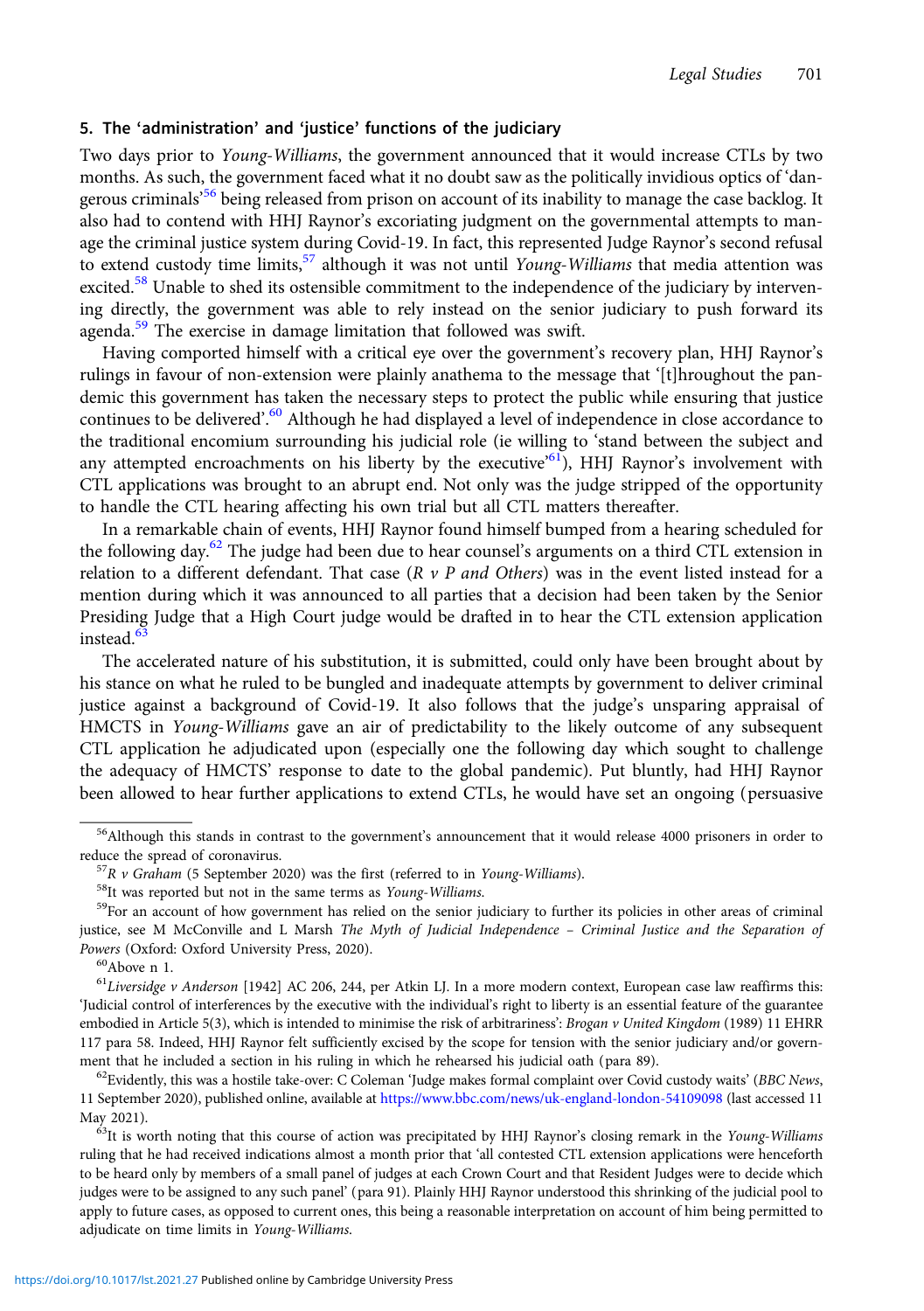albeit non-binding) precedent of releasing defendants out of custody with an impression likely to surface that government was at fault. The implications of other judges adopting this sea-change of opinion towards further extensions would, inevitably, have brought much unwanted public attention to a criminal justice system already in disarray.

When arguments on CTL extensions were eventually heard in  $R$   $\nu$   $P$  and Others, counsel for the defence ventilated a litany of concerns arising from the hurried and 'highly irregular'<sup>64</sup> removal of HHJ Raynor and the shuffling in of the Presiding Judge of the South East Circuit, Mrs Justice Whipple:

… the change of personnel has occurred because the senior judiciary are unhappy with Judge Raynor's previous decisions, they have an agenda to prevent further judgments from Judge Raynor in the same vein as his previous two, that the senior judiciary is forum-shopping to achieve the result that it wants, that the Lord Chief Justice has entered into a Concordat with the Lord Chancellor in 2004 which engaged the senior judiciary in administration of the criminal justice system, and by signing a foreword to HMCTS' Updated Recovery Plan in September 2020 alongside the Lord Chancellor has assumed responsibility for that plan.

With this perception openly circulating,<sup>65</sup> an application by the defence was made for Mrs Justice Whipple to recuse herself from hearing the CTL extension application. Rejecting any suggestion of actual or perceived bias on account of her alleged links to HMCTS, the Presiding Judge refused the application and found herself able to adjudicate the matter with 'impartiality and objectivity, on the basis of evidence and argument put before [her]'.<sup>66</sup>

Cognisant of the growing 'press and public interest' and that 'the decision in this case has the potential to be of wider interest beyond this case', Whipple J used the occasion to unbuckle any further threat of suggestion that an Executive-Judicial alliance prevented senior judicial criticism of the government's recovery plan:

The recovery plan is not 'my cause'… [it is] right to say that as a Presider I know about the recovery plan, and that I have had contact with HMCTS officials about it. But every judge in the land knows about the recovery plan … if all these judges were to recuse themselves the system would become unworkable.

Whilst this line of argument may appeal to a pragmatic understanding of the line drawn between judges who are required to rule upon government policy they simultaneously have to administer, it circumvents the more awkward truth that HHJ Raynor's decision, if more widely adopted, would have likely resulted in the CTL regime becoming unworkable.

In light of the inevitable consequences for the defendant of the switching out of Judge Raynor for another more senior judge, and, to rebut the serious but putatively well-founded allegation that the court was 'forum-shopping' the Court's quick judicial replacement required a credible explanation. The only one offered by Whipple J was that 'the SPJ considered this application for CTL extension to be suitable for determination by a High Court Judge, and indeed a High Court Judge with some experience of running the criminal courts gained from being a presider'.<sup>67</sup>

Setting aside the insufficiency of the proposition – one an anathema to ordinary practice expectations – that it is necessary for a High Court judge to deal with a day-to-day application such as a CTL,

<sup>&</sup>lt;sup>64</sup>R v P and Others (Woolwich Crown Court, 14 September 2020), para 15.<br><sup>65</sup>Bemusement within the profession over Judge Raynor's removal was overtaken by suspicion that a senior judge had placed pressure upon him to extend the CTL, when he divulged that he had come under the impression he was being subjected to 'improper and undue influence'. HHJ Raynor took the unusual step of disclosing correspondence between himself and the Resident Judge at Woolwich. See T Kirk 'Judge who slammed Ministry of Justice Covid-19 response on collision course with senior judiciary over "improper pressure" claim' (*Evening Standard*, 10 September 2020).<br><sup>66</sup>R *v P and Others*, above n 64, para 18. <sup>67</sup>Ibid, para 19.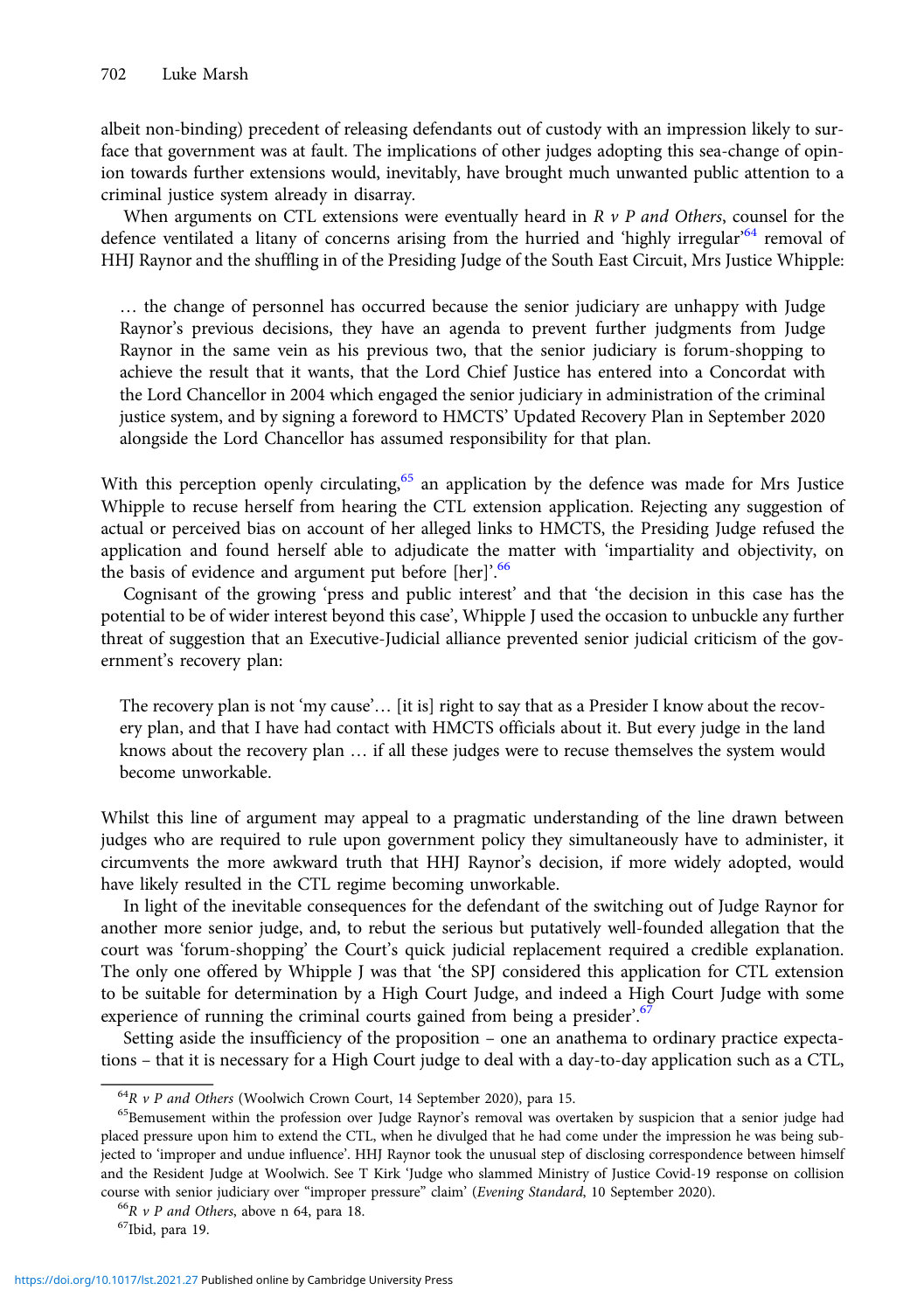the supplementary reason regarding experience running courts invites closer inspection. Whipple J's underlying claim would appear to be: the pandemic makes these exceptional times; this raises the complexity of the CTL issue: and, if judges are going to get into the realm of criminal justice system funding where criticism of the government may lie, it has to be a judge who is familiar with attempts made to address the problems and understands what resources are available.

In this regard, the importance of the judicial role in its oversight of the executive was made explicit by Lord Woolf in the leading CTL authority (Gibson<sup>68</sup>):

…if Parliament willed that these should be the custody time limits, it was for Parliament also to will and provide the resources to enable courts and judges to achieve those limits.<sup>69</sup>

This dictum reinforces the importance of a judge being able to apply a rigorous level of scrutiny to situations where a lack of resources to hold trials necessitates a CTL extension. In this sense, that part of Whipple J's justification for removing HHJ Raynor, focused on the need for a judge to have sufficient experience of the system, is surely a valid one. However, not only does the claim of a need for 'some experience', beyond that of an experienced circuit judge such as HHJ Raynor,<sup>70</sup> flatly contradict Whipple J's earlier statement that 'every judge in the land knows about the recovery plan' but it is equally curious that there is no evidence of similar 'removal efforts' elsewhere with judges less reproving of government.

With full knowledge that her seniority would trounce the appeal of HHJ Raynor's 'first-hand experiences at the coalface since lockdown began',<sup>71</sup> Mrs Justice Whipple presented an entirely different picture of the government's handling of the court crisis.<sup>72</sup> The position taken was one of staunch optimism: 'There is a plan'.<sup>73</sup> The learned judge felt '[t]he planned steps have a prospect of success'.<sup>74</sup> Evidence of their implementation was 'all around'.<sup>75</sup> Trial capacity was 'being undertaken at speed and on large scale'. And although Whipple J conceded 'there is still a very great deal to do', she had 'not been persuaded that there is substance in [counsel's] criticisms of HMCTS<sup>76</sup> nor by HHJ Raynor's assessment that 'the plan is too little too late or that there is at present a systemic failure'.<sup>77</sup>

While it is correct to say that HHJ Raynor's decision was largely anomalous,<sup>78</sup> mandated uniformity in decision-making on CTLs should cause greater alarm.<sup>79</sup> Whereas the large majority of CTL rulings follow the 'good practice' laid down by the now-defunct Protocol, namely that the 'global pandemic is... a good and sufficient cause to extend CTLs<sup>', 80</sup> the unhesitating manner in which a

<sup>&</sup>lt;sup>68</sup>R (Gibson) v Winchester Crown Court [2004] EWHC 361 (Admin).<br><sup>69</sup>Ibid, para 30, citing May LJ in R *(Bannister) v Guildford Crown Court* [2004] EWHC 221 (emphasis added).<br><sup>70</sup>Keith Raynor was appointed as a Circuit Ju served as Vice President of The Kosovo Specialist Chambers. In reviewing the available evidence in Young-Williams, Raynor was also explicit as to his experience during Covid-19: 'I balance what is said in those documents against my own personal knowledge of what has occurred in the many cases I have dealt with in the last months' (para 41).<br><sup>71</sup>R v Tesfa Young-Williams, above n 47, para 50.<br><sup>72</sup>This judicial myopia among senior ranks is not unique to Whipple J.

<sup>2020,</sup> the Lord Chief Justice told his audience: 'Talk of the backlog taking years to clear is wide of the mark. The omens are good for a return to relative normality within months', published online, available at [https://www.judiciary.uk/announce](https://www.judiciary.uk/announcements/speech-by-the-lord-chief-justice-mansion-house-event-for-hm-judges/)[ments/speech-by-the-lord-chief-justice-mansion-house-event-for-hm-judges/](https://www.judiciary.uk/announcements/speech-by-the-lord-chief-justice-mansion-house-event-for-hm-judges/) (last accessed 11 May 2021). <sup>73</sup>R *v P and Others*, above n 64, para 42. <sup>74</sup>Ibid, para 43.

<sup>75</sup>Ibid.

<sup>76</sup>Ibid, para 52.

 $^{77}\!$  Ibid, para 46.

 $78$ HHJ Graeme Smith in R v Johannessen and Others at Bolton Crown Court (4 September 2020) also refused to extend

<sup>&</sup>lt;sup>79</sup>The reader is forgiven if thinking it strains credulity to believe every judge agrees with each other (and, apparently, the LCJ) and that Judge Raynor is unique in being wrong.  ${}^{80}R$  *v P and Others*, above n 64, para 48.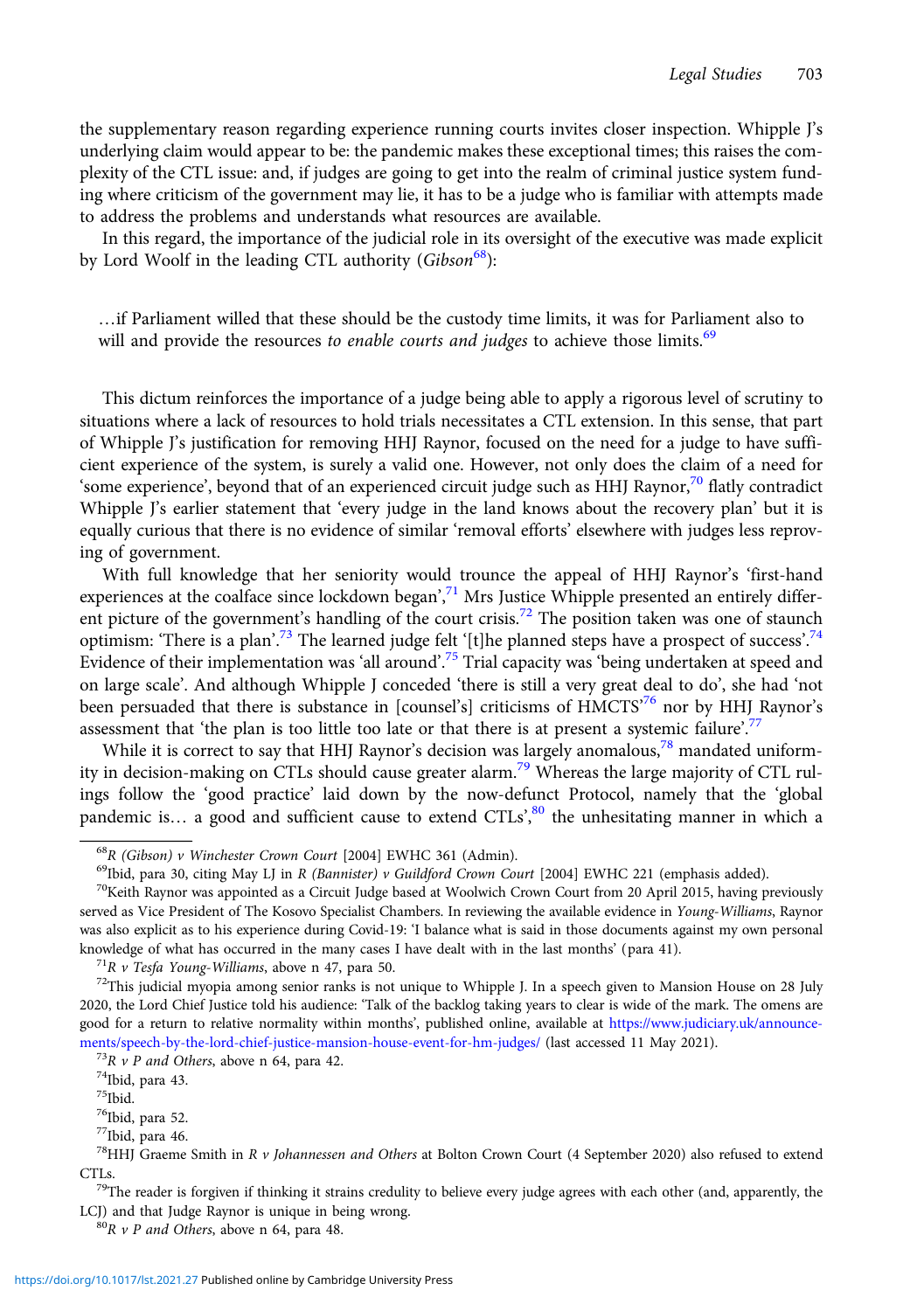critical judicial voice was extinguished reveals how the senior judiciary is prepared to set its face against admitting the possibility of governmental ineptitude. $81$ 

A plausible corollary of the decision in  $R \nu P$  and Others, therefore, is that CTL decisions which risk deviating from 'good practice' by non-conformity (ie presenting a negative view of the executive's response to the Covid-19 crisis) will be siphoned off to those in senior leadership roles, who, it is said, are in a more suitable position to give an appraisal of the government's efforts. The evidence suggests that the outcome here will be all 'one way'.

If Whipple J had truly been privy to a perspective unseen by HHJ Raynor, this raises additional questions relating to data transparency, allowing one to hoist the concern that information bearing crucially upon the liberty of the individual is only entrusted to the few,  $82$  which risks offending the principle of 'open justice'. The implications of a power to encroach upon the freedom of the individual being centralised in the hands of a small circle of senior judges is not an abstract concern. Indeed, in allowing the prosecution to extend the CTL for a third time, Mrs Justice Whipple recognised that the defendant's trial would not be heard 'any earlier than January 2021' which meant the defendant would be in pre-trial detention for a total of 16 and a half months.<sup>83</sup> On the evidence of this alone, unconvicted defendants are now being detained for periods of time that were never envisaged under the original CTL regulations by high-ranking members of the judiciary. Their charitable impression of HMCTS during Covid-19, and, concomitantly, their drive to silence the appearance of dissent, speaks to their capacity to deflect what Stephen Sedley described 'the Orwellian boot'.<sup>84</sup> While politically convenient, Whipple J's rejection of the contention that systemic failure has befallen criminal justice will make future challenge to CTL extensions highly unlikely to succeed, casting further systemic uncertainty over the already weakened position of defendants and a pall over the once venerated, but now vulnerable, presumption of innocence.

#### 6. Judicial mismanagement of CTL procedures

In this section it will be argued that the approach endorsed in  $R \nu P$  and Others, allowing for the substitution of an experienced circuit judge with a High Court judge, is not only misconceived for the reasons discussed but also risks introducing harmful inconsistency on fundamental principles that apply to CTL extensions.

In this regard, Whipple J's claim that 'some experience of running the criminal courts gained from being a presider' was needed for a CTL extension hearing and therefore legitimated the removal of HHJ Raynor from his own, flies in the face of the approach laid down by the CTL authorities requiring that evidence is given on oath by HMCTS when a determination is being made as to the adequacy (or otherwise) of its efforts in managing the case flow of criminal courts. It is submitted that this approach is the correct one to take, thereby aiding any evidential gap that may arise with judges considered to have less experience of running courts during Covid-19. The existence of legal authority on this point aside, to argue otherwise would lead to the non-sensical inference that the vast majority of judges in England and Wales lacked the capability to review and decide upon testimonial evidence, calling into question their very competence more generally.

That said, the line of authority spelling out the correct procedure to be taken on this matter has compelling force on its own. In delivering his damning indictment of the government's handling of the criminal justice system during Covid-19, HHJ Raynor drew attention to a series of cases, two

 $81$ Mrs Whipple gave extended shelf-life to the spirit of the Protocol when she said: 'I note that the direction from the PQBD and SPJ by which that Protocol was withdrawn specifically states that decisions henceforth should be made "with the restricted availability of courts an important factor" (original emphasis). She added '[t]he availability is restricted because of the effects of the pandemic; the pandemic has not gone away; we are now just having to manage with it and despite it':  $R$  v P and Others, above n 64, para 49. 820n that stem from closely guarded judicial-executive relations, see McConville and Marsh, above

n 59.<br><sup>83</sup>In custody from 27 August 2019.

<sup>&</sup>lt;sup>84</sup>S Sedley 'Law and state power: a time for reconstruction' (1990) 17 Journal of Law & Society 234 at 239.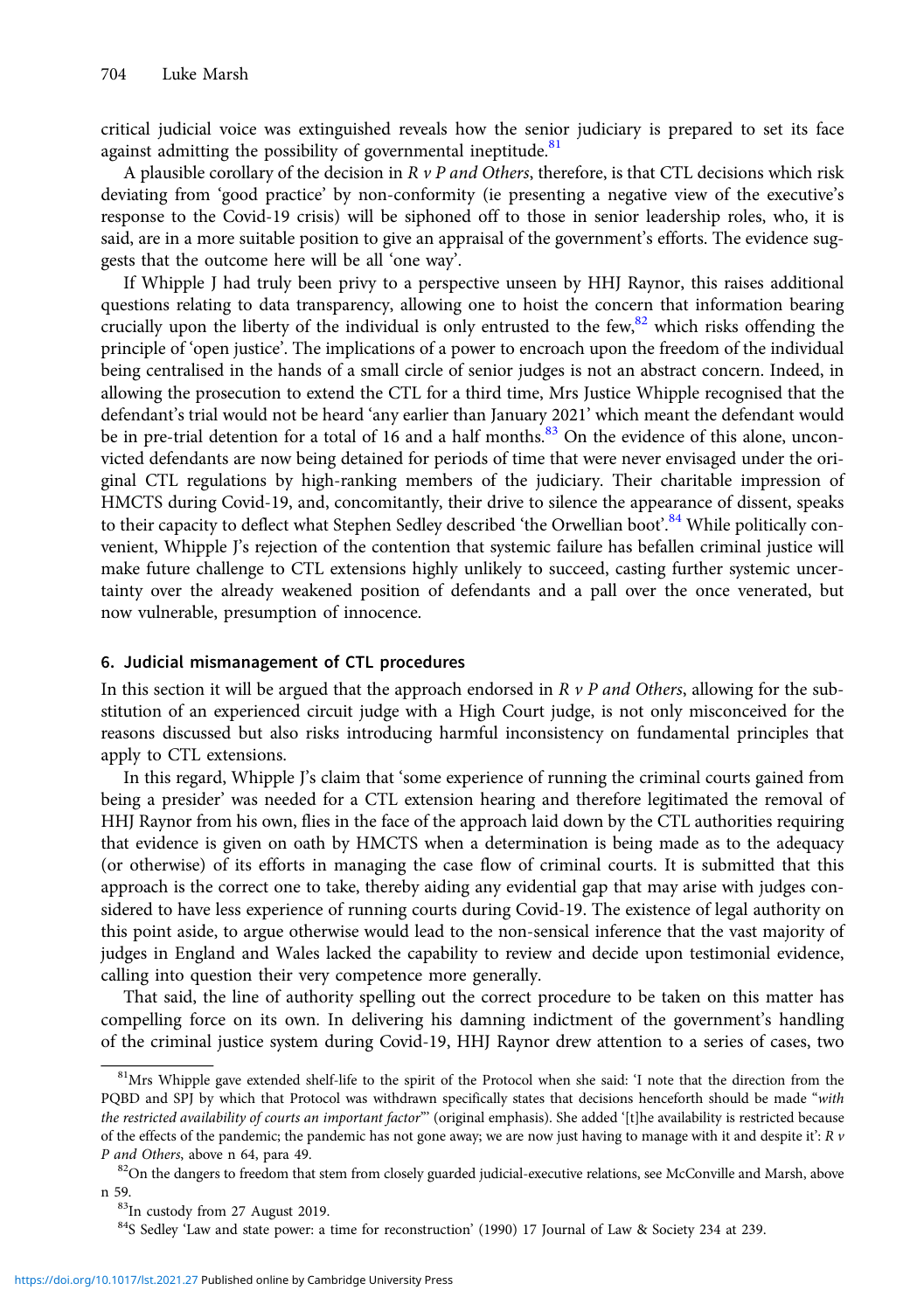of which are of importance here: R (McAuley) v Crown Court at Coventry (Practice Note)<sup>85</sup> and R (Raeside) v Crown Court at Luton.<sup>86</sup>

McAuley is instructive not least because of the explicit terms in which the issue of resource constraints impinging upon the custody period was discussed:

It is clear from the basis of ex parte McDonald that it is for the Prosecution to satisfy the court of the need to extend CTL. It must follow that evidence from the senior management of HMCTS must be provided well in advance of the hearing to the defendant and adduced by the CPS to the court. The judge must then subject the application and the evidence to that rigorous level of scrutiny which is required where a trial is to be delayed and a person confined to prison because of the lack of money to try the case. $87$ 

The President of the Queen's Bench Division went on to say if there were a systemic problem with courtroom availability, the Secretary of State must amend the regulations and seek the approval of parliament:

If that is not done, the court has no option but to apply the present CTL and HMCTS must find the necessary money or face the prospect of a person who may represent a danger to the public being released pending trial.<sup>88</sup>

Similarly, Raeside confirmed where a lack of a courtroom was a reason given for a CTL extension being necessary, the court needed to hear evidence on oath.<sup>89</sup>

In skirting any need 'to give HMCTS the opportunity to answer those criticisms before coming to any conclusions', Whipple J instead drew upon her own experience<sup>90</sup> to fill the 'evidential gap'<sup>91</sup> and, in noting that counsel for the defence (P) had argued that it was 'for the CPS to invite HMCTS to participate<sup>92</sup> remarked dismissively: 'I am not so sure about that'.<sup>93</sup> To explain her doubt as to the issue Whipple J continued:

After all, it is P, not the CPS, who submits that HMCTS has failed in its obligations under domestic and Convention law and it is P who raises the issue on which HMCTS is entitled to give its answer. Thus, this situation is very different from that which arose in  $R$  (McAuley) v Crown Court at Coventry [2012] EWHC 680 (Admin), [2012] 1 WLR 2766 on which Ms Forshaw relies. But I do not need to decide the point and I simply record it for future determination, if that is necessary.<sup>94</sup>

The reasoning employed here, which implies that the validity of the ratio from McAuley in this context is baseless, represents a worrying example of judicial obfuscation in an area of the law that, fundamentally, dilutes defendant protections. Remarkably, this interpretation of a leading CTL authority

90Whipple J stated: 'I am most familiar with the 14 crown courts in the South East outside London and I use that part of the country as an example':  $R$  v P and Others, above n 64, para 43.<br><sup>91</sup>With respect, the evidence upon which Whipple J determined that there were sufficient courts and staff was thin from a

legal standpoint. As to plans said to 'have a prospect of success' it was conceded these 'have not yet come to fruition, and much will depend on when and how that occurs' (para 46). Nor was evidence offered in support of the conclusion that increased trial capacity was 'being undertaken at speed' (para 46). <sup>92</sup>R *v P and Others*, above n 64, para 52. <sup>93</sup>Ibid.

<sup>85[2012]</sup> EWHC 680 (Admin).

<sup>86[2012]</sup> EWHC 1064 (Admin).

 $87$ McAuley, above n 85, para 35.<br> $88$ Ibid.<br> $89$ Raeside, above n 86, para 33.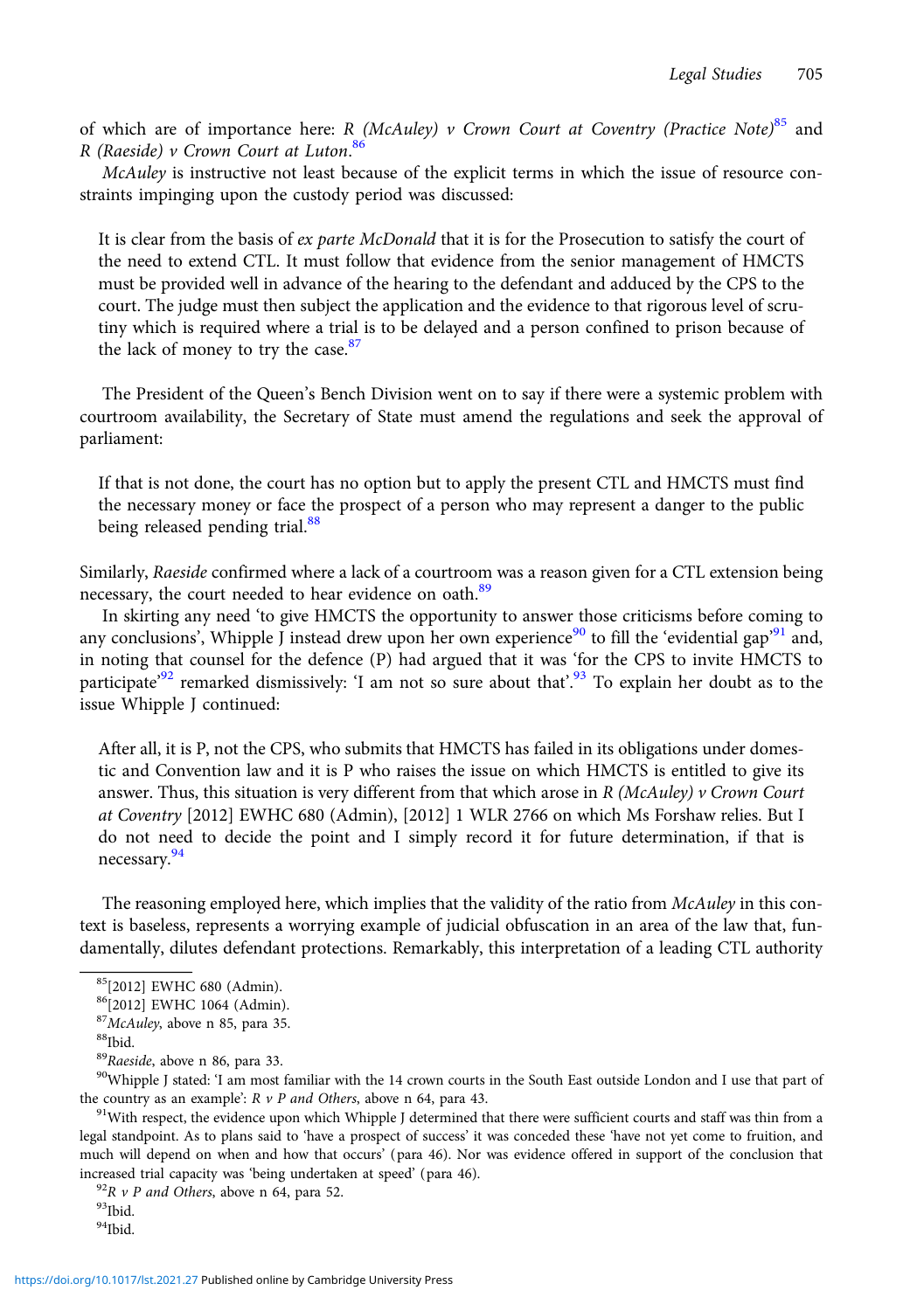rests on a misconception. In McAuley it was the prosecution seeking a CTL extension having been notified by the Court that there was no judge and/or courtroom available. The Divisional Court did not say it was therefore the defence's responsibility to call evidence to prove that HMCTS were at fault or that there was a systemic failure, nor should it be. In any event, the practicalities of this alone render the burden being placed on the defence unworkable, although this, in the scheme of relevant considerations, is low down.

The prospect of an accused's freedom being overridden by misinterpretation of the law is as concerning as it is surprising, not least because it comes from a senior member of the judiciary who outflanked a circuit judge in his own case on the ground that they were the more appropriate person to handle such matters. This leads to a further powerful argument why having the most senior judges in exclusive control of decision-making in the arena of CTLs is, counter-intuitively, problematic.

Bearing in mind that Mrs Justice Whipple is one of the four presiders on the South East Circuit, to say the Criminal Courts Recovery Plan is not her 'cause' is to downplay her key role in how the courts have functioned during the Covid-19 crisis. In light of Whipple J's leadership position, one might be forgiven for struggling to envisage how a judge associated with the administration of justice at the level she operates would ever 'conclude that the position has become one where there is a systemic failure to be able to provide for trials within the custody time limits'.<sup>95</sup>

It is no surprise, therefore, that there is scant regard in  $R \vee P$  and Others given to the need to call evidence as to the efficacy of the government's plans which could be tested. Instead, observations aimed at those involved in keeping the courts running were couched in affirmative language. The manner in which serious legal argument, bearing upon the liberty of the individual, is glided over ('I do not need to decide the point'), in exchange for approbation for the wider system underscores the undesirable tension now permeating the CTL regime which arises from a judicial approach that feels more akin to a self-certification process ('...if I had found any attraction in [defence counsel's] submissions, I would have felt it necessary, as a matter of basic fairness, to give HMCTS the opportunity to answer those criticisms').<sup>96</sup> With no judicial will on display in Re P and Others to require a full examination of evidence from HMCTS on oath, it would appear fanciful to imagine that the predicament of unconvicted defendants facing long-distanced trial dates will improve.

In spite of this, affording circuit judges the authority to rule upon CTL extensions is surely sensible, transparent and a fair contingency where links between the senior judiciary and HMCTS mean impartiality may be seen to be open to doubt. From a practical standpoint too, widening the pool of judges to oversee a commonplace (but vital) aspect of the criminal process would relieve pressure from the upper ranks of the judiciary at a time when workloads have been intensified by the backlog crisis in the courts. As such, the current move to restrict those with standing to hear CTL applications to a coterie of senior judges, as appears to be the direction of travel following  $R \nu P$  and Others, is an irrational one.

#### 7. A line in the sand: R v Woolwich CC, ex p DPP

Developments since  $R$  v P and Others show that the Senior Judiciary have helped reduce, if not eliminate, governmental accountability for the criminal case backlog. Despite Whipple J's best efforts to dampen the impact of Young-Williams by presenting an 'informed' perspective of HMCTS's efforts to alleviate the backlog during the pandemic, in contradistinction to that of HHJ Raynor, the High Court judge did not explicitly reject Young-Williams as having no authoritative status (the matter at hand being a CTL extension application rather than a legal challenge on the substantive content of Judge Raynor's decision).

Instead, this task was left to the DPP who pursued a claim for judicial review of HHJ Raynor's finding of systemic failure in the court system, with HMCTS being principally at fault. The Divisional

 $95R$  v P and Others, above n 64, para 39, citing Latham LJ in R (Kalonji) v Wood Green Crown Court [2007] EWHC 2804 (Admin), para 18.  $^{96}R$  *v P and Others*, above n 64, para 52, emphasis added.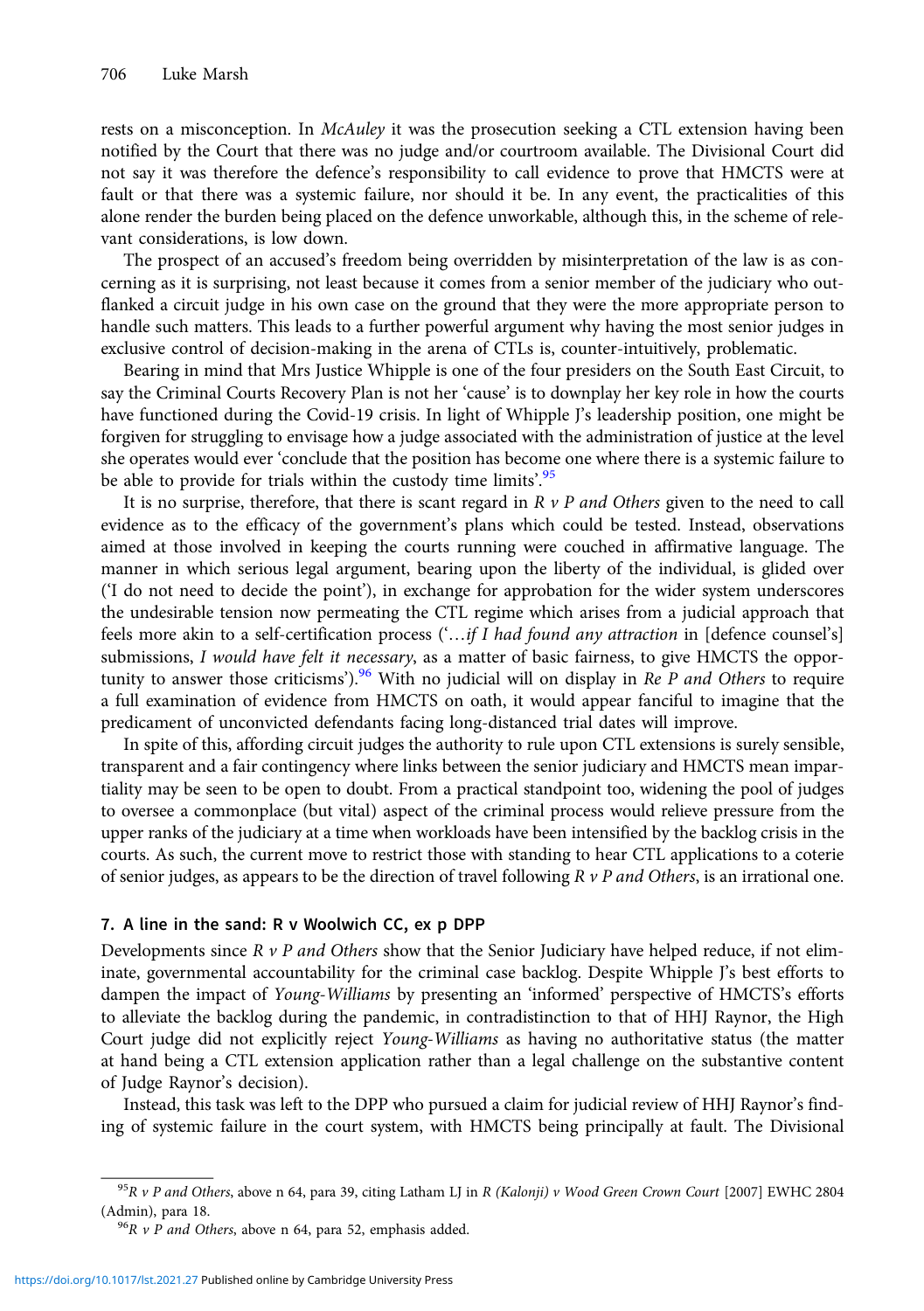Court's judgment in R v Woolwich CC, ex p DPP<sup>97</sup> (ex p DPP) that followed is significant in this context because it represents the Senior Judiciary seeking to draw a line under the matter of Young-Williams, in a way that curtails examination of the government's management of criminal courts during the pandemic.

The judgment's importance in this respect is two-fold. First, for its declaration that HHJ Raynor's decision was unlawful. Secondly, for the manner in which it sets out guidance on the future approach to be taken at CTL applications during the pandemic. On this first point, it is important to underscore that the argument made here does not depend on the substantive issue, ie whether the government's efforts during Covid-19 are 'too little too late'.<sup>98</sup> As will be discussed, this latest development does not detract from the wider points raised here as to the integrity of judicial decision-making under the CTL regime and, concomitantly, threats to the presumption of innocence.

By way of summary, the LCJ (sitting with Holroyde LJ) took issue with HHJ Raynor's position on the difficulties surrounding the CTL regime, namely that 'at the heart of the problem in restarting and then increasing the volumes of jury trials was a lack of funding by HMCTS and the Ministry of Justice'.<sup>99</sup> They therefore rejected Judge Raynor's finding that underfunding had resulted in 'broad systemic failure by both to provide for jury trials within CTLs'.<sup>100</sup> It was explained that Judge Raynor had erred in two main respects. As to the issue of funding, HHJ Raynor had misunderstood that '[t]he problems in accelerating the capacity of the system to hold jury trials have been practical and logistical, rather than financial<sup>", 101</sup> a finding supported by, it was said, 'materials publicly available describing the efforts made by the Working Group and HMCTS to get jury trials up and running after lockdown at the end of March 2020'.<sup>102</sup>

Respectfully, this dismissive reasoning masks the uncomfortable truth that successive governments over the past decade have systematically stripped all spare capacity out of the justice system, leaving the dwindling criminal court estate woefully under-resourced during the pandemic. The Court's unwillingness to recognise the nexus between historic underfunding and current courtroom capacity is, accordingly, more than questionable.

As to the matter of Judge Raynor's judicial method in determining that governmental efforts to resolve the criminal court backlog were inadequate, the learned judges were critical of his reliance on 'material which has not been subject to any evidence or argument'.<sup>103</sup> Ex p McDonald makes clear here that evidence will not always be necessary in CTL applications; rather, '[w]hether evidence will be necessary, or whether the court can rely on information supplied by counsel, will depend on the nature and extent of any controversy... It is, however, always for the court and not for the parties to be satisfied'.<sup>104</sup> In this regard, it is submitted that the Court in  $ex$  p DPP did not give sufficient weight

 $97$ [2020] EWHC 3243 (Admin). The hearing was held on 4 November 2020. Judgment was handed down on 26 November

<sup>2020.</sup> Tesfa Young-Williams, HMCTS and the Lord Chancellor were listed as Interested Parties.<br><sup>98</sup>R *v Tesfa Young-Williams*, above n 47, para 47.<br><sup>99</sup>Ex *p DPP*, above n 97, para 45.<br><sup>100</sup>Ibid. para 38, emphasis added. Th understanding of article 6 of the European Convention on Human rights' (at 47) and his reliance on Zimmermann v Switzerland (1983) 6 EHRR 17 misplaced. That judgment states: '…a temporary backlog of business does not involve liability on the part of the Contracting States provided that they take, with the requisite promptness, remedial action to deal with an exceptional situation of this kind', para 29. It is submitted that it is misleading to describe the backlog affecting criminal courts in this jurisdiction as 'temporary;' rather, it has become endemic to the system, on which, see B Quinn 'Case backlog threatens criminal justice system in England and Wales, say inspectors' (The Guardian, 19 January 2021). Moreover, while their Lordships were correct in stating that this ECtHR decision does not provide authority for a 'regardless of cost' test, any 'measures taken are assessed as to their effectiveness' and 'whether they have been taken in good time' (Van Dijk, above n 9, p 595). On the wider problems of interpreting Art 6 ECHR, see R Goss Criminal Fair Trial Rights: Article 6 of the European Convention on Human Rights (London: Hart Publishing, 2014).<br><sup>102</sup>Ex p DPP, above n 97, para 47.<br><sup>103</sup>Ibid, para 50. <sup>104</sup>Ex p McDonald, above n 13, at 846.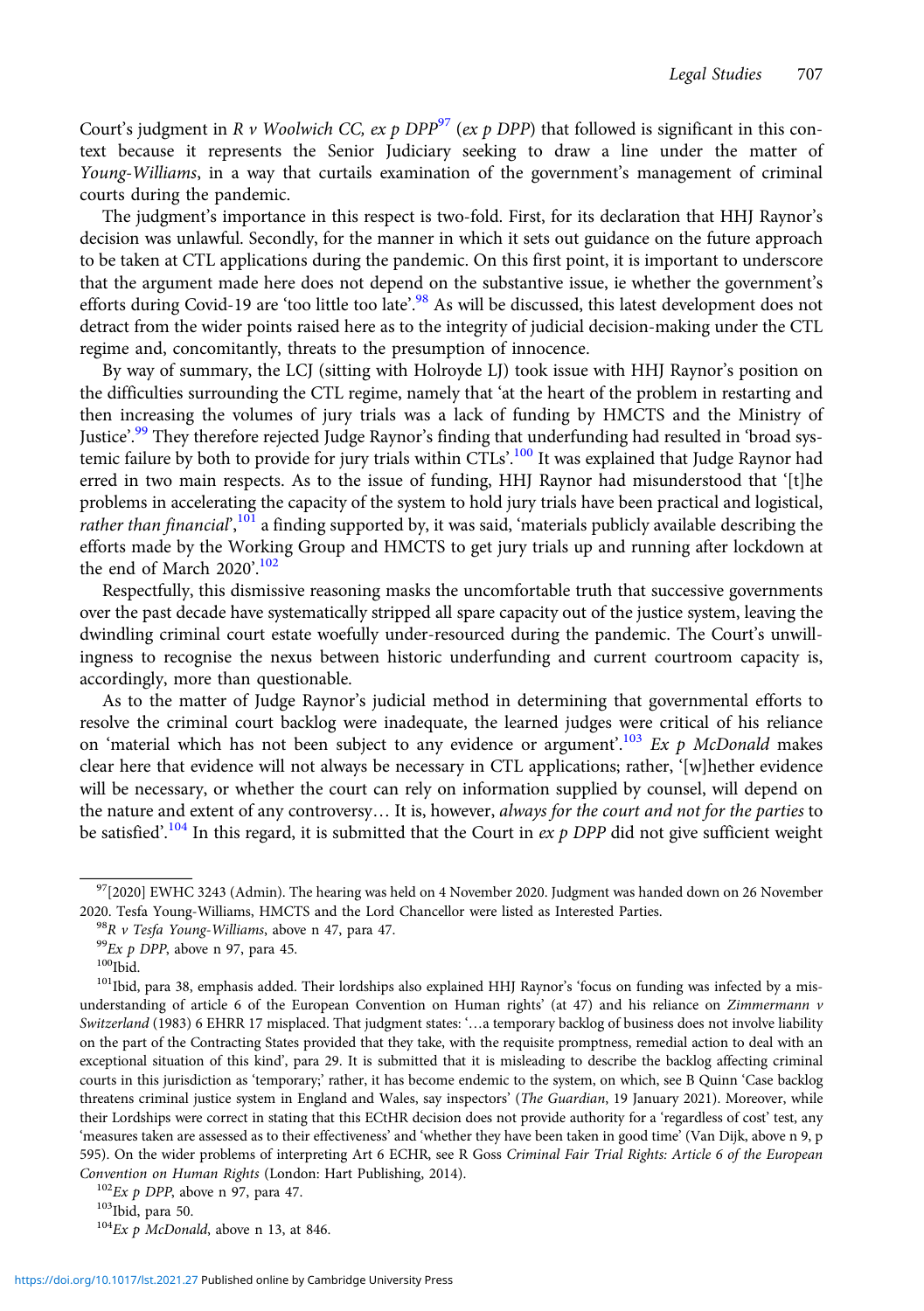to the pressing predicament in which HHJ Raynor found himself; the prosecutor who had attended the CTL hearing in *Young-Williams* did so '[w]ithout evidence from an HMCTS senior manager'.<sup>105</sup> Plainly, this was not a hearing that could be further adjourned to await evidence, without the CTL threshold being passed.

Furthermore, bearing in mind that the liberty of a legally innocent defendant was at stake, HHJ Raynor's self-directed efforts to determine whether continued detention was lawful in the absence of any evidence from HMCTS was arguably in line with his obligations under the Criminal Procedure Rules (CrimPR).<sup>106</sup> This line of argument operates on the basis that a judge, when addressing his mind to the question of bail (with which there is procedural overlap with the POA 1985, discussed above), is subject to the 'overriding objective' (rule 1.1) which mandates that all parties (including the judge) ensure 'appropriate information is available to court' (rule  $1.1.(2)(f)$ ), including where there has been a 'significant failure' (rule 1.2.(1)(c)) of one party to comply with the CrimPR.<sup>107</sup>

In turning to the second notable and interlinked aspect of  $ex$  p DPP, the position canvassed throughout this paper as to the requirement of evidence in CTL hearings was endorsed by the LCJ: custody decisions must be based on evidence led by the prosecution (in this context sourced from HMCTS). Yet in spite of the authoritative restatement of the CTL case law on this central point, the liberty of untried defendants under the CTL regime remains precarious. Within the same breath, the LCJ removed the requirement of evidence *altogether* on the specific issue of the performance of government in ensuring adequate court capacity during the health crisis, when he stated:

No formal evidence about the impact of the pandemic will be needed in the light of the publicly available material *and this judgment*. All parties can be expected to be familiar with the steps taken to date by HMCTS and the courts. $108$  (emphasis supplied)

This judgment therefore cements the effect of the original Protocol to the extent that delay attributable to the pandemic, which means that it is neither practicable nor safe to hold a trial within the CTL, provides a 'good cause' to extend the period. The upshot of this is that the ability of defence counsel to forensically examine the government's management of criminal courts during the pandemic has been neutered.

It is of further concern that the LCJ's declaration in  $ex$  p DPP is premised on the empirically unsound notion (one mirrored by Whipple J in R v P and Others)<sup>109</sup> that the government's efforts to lessen the problem of courtroom capacity are universally felt. As the criminal courts' own rulings attest, $110$  regional differentials of government strategy exist, with some court circuits less affected than others, demonstrating that a blanket approach is as objectionable as it had become under the Protocol. Where  $ex$   $p$  DPP differs from that early instrument, is on the second limb of the POA 1985, s  $22(3)(a)(iii)$ .

To mitigate the harshness that inevitably results from untried defendants being subject to automatic prolonged custody extensions, the LCJ stipulated: '[w]hether it provides a sufficient cause depends on an examination of the individual facts of the case and of the defendant in question'.<sup>111</sup> In making this assessment, the judgment provides a list of factors for judges to take into account

<sup>&</sup>lt;sup>105</sup>R *v* Tesfa Young-Williams, above n 47, para 18.<br><sup>106</sup>The latest iteration of which is the 2020 Rules, SI 2020/759.<br><sup>107</sup>This point was not explored by their lordships because, on their view, 'Judge Raynor did not ne because quite separately he concluded that the CPS had not acted with due diligence and expedition':  $ex$  p DPP, above n 97,

para 55.<br><sup>108</sup>Ibid, para 44.<br><sup>109</sup>Although the High Court judge declared that there was a national response to the backlog crisis, her judgment places heavy reliance on her experience of '14 crown courts in the South East outside London':  $R v P$  and Others, above n 64, para 43.<br><sup>110</sup>See eg R v Johannessen, above n 78, which details comparative successes and failures in g

regions.<br> $111_{Ex} p$  DPP, above n 97, para 44.